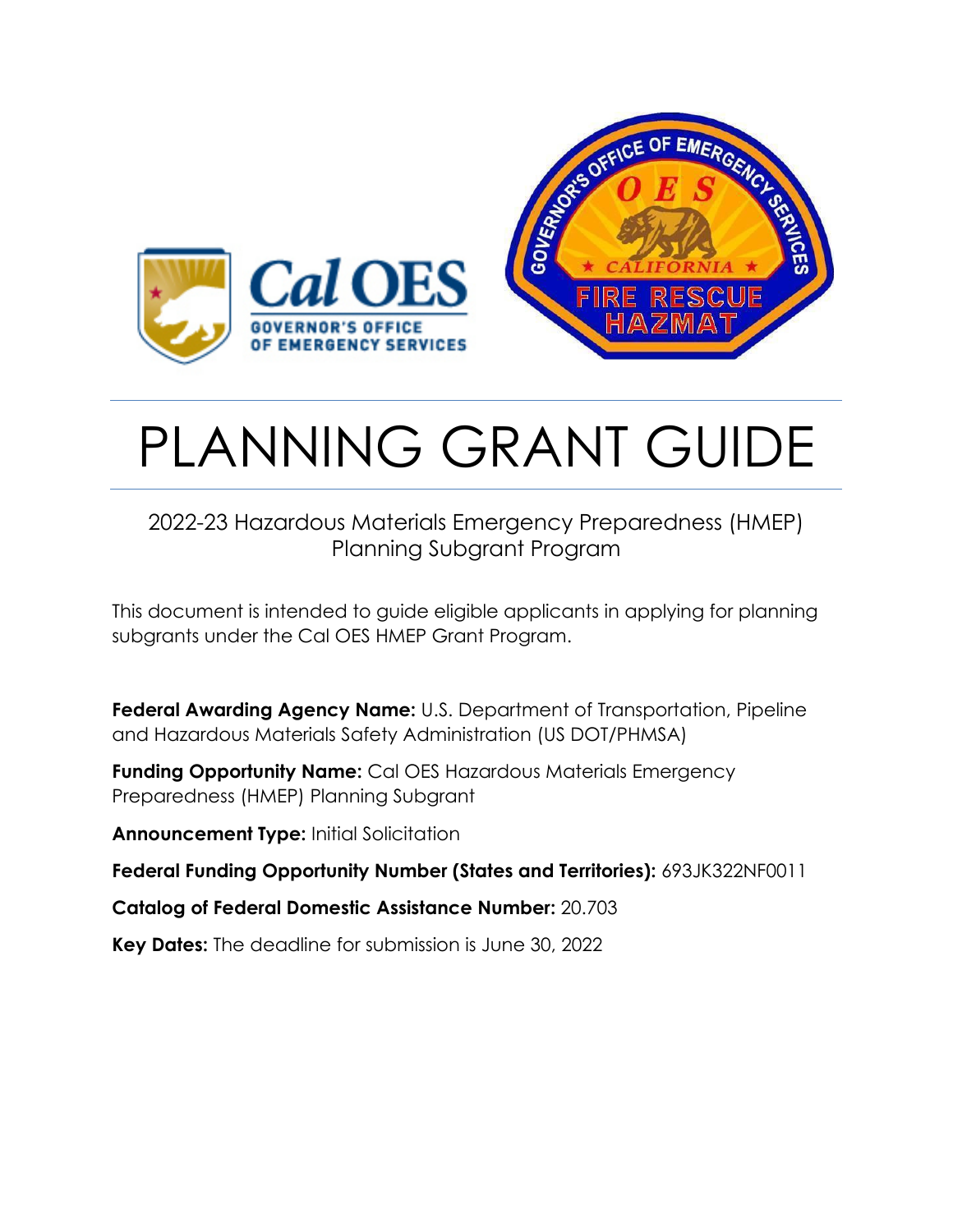| Applicable Laws, Regulations, and Guidance Documents 4  |  |
|---------------------------------------------------------|--|
|                                                         |  |
|                                                         |  |
|                                                         |  |
|                                                         |  |
|                                                         |  |
|                                                         |  |
|                                                         |  |
| Performance Report and Reimbursement Request Timeline 7 |  |
|                                                         |  |
|                                                         |  |
|                                                         |  |
|                                                         |  |
|                                                         |  |
|                                                         |  |
|                                                         |  |
|                                                         |  |
|                                                         |  |
|                                                         |  |
|                                                         |  |
|                                                         |  |
|                                                         |  |
| Anticipated Announcement and Federal Award Dates14      |  |
|                                                         |  |
|                                                         |  |

#### **Contents**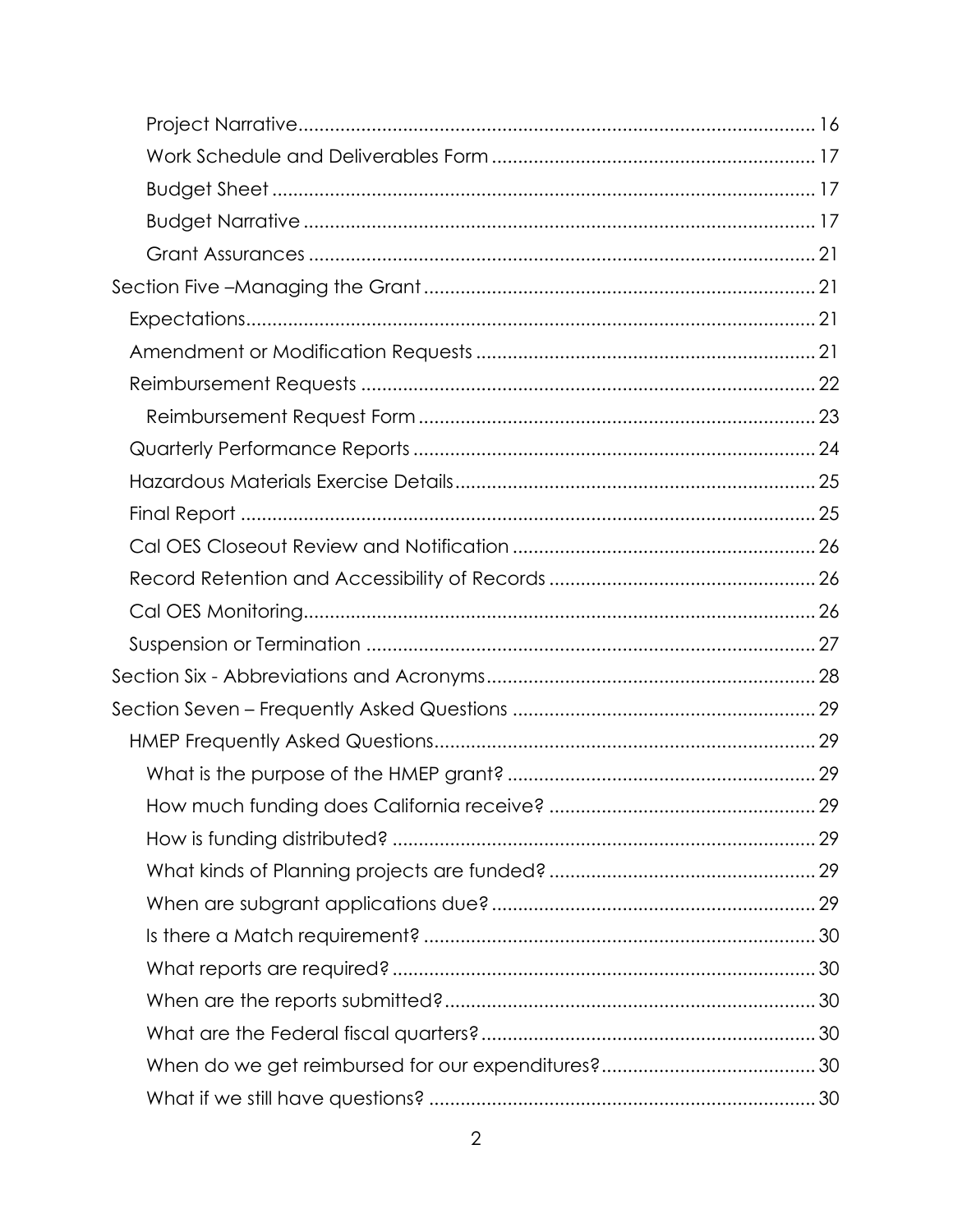# **Section One – HMEP Grant Overview**

#### <span id="page-3-1"></span><span id="page-3-0"></span>HMEP Grant Program Purpose

The Hazardous Materials Transportation Safety and Security Reauthorization Act of 2005 authorizes the US Department of Transportation (DOT) to provide assistance to public sector employees through training and planning awards to States, Territories, and federally recognized Native American Tribes for emergency response. The US DOT's Pipeline and Hazardous Materials Safety Administration (PHMSA) makes funding available to States, Territories, and federally-recognized Tribal Governments through the Hazardous Materials Emergency Preparedness (HMEP) Grant Program. The California Governor's Office of Emergency Services (Cal OES) is the state's administering agency for passing the HMEP Grant funds through to the Local Emergency Planning Committees (LEPC) and eligible applicants within the LEPC regions.

The purpose of this program is to increase State, Territorial, Tribal, and local effectiveness in safely and efficiently handling hazardous materials incidents, enhance implementation of the Emergency Planning and Community Right-to-Know Act of 1986 (EPCRA), and encourage a comprehensive approach to emergency training and planning by incorporating the unique challenges of responses to transportation situations. The HMEP grant program is authorized under 49 United States Code (U.S.C.) § 5116 and is governed by program regulations at 49 Code of Federal Regulations (CFR) Part 110 and Federal grants administration regulations, now organized at 2 CFR Part 200, Uniform Administrative Requirements, Cost Principles, and Audit Requirements for Federal Awards.

Planning and training are the two components of the HMEP grant program. Funding is made available for eligible planning activities only. HazMat training tuition grants are made available to public agency responders through the LEPC. For more information, please contact your [LEPC.](http://www.caloes.ca.gov/FireRescueSite/Pages/Local-Emergency-Planning-Committee.aspx)

HMEP Planning Grant subawards can be used for HazMat transportation emergency response preparedness activities, including developing, improving, and carrying out emergency plans under the Emergency Planning and Community Right-To-Know Act of 1986 (42 U.S.C. 11001 et seq.), and ascertaining flow patterns of hazardous material on lands under the jurisdiction of a State or Native American tribe, and between lands under the jurisdiction of a State or tribe and lands of another State or tribe. Cal OES is the state passthrough agency for the Federal Hazardous Materials Emergency Preparedness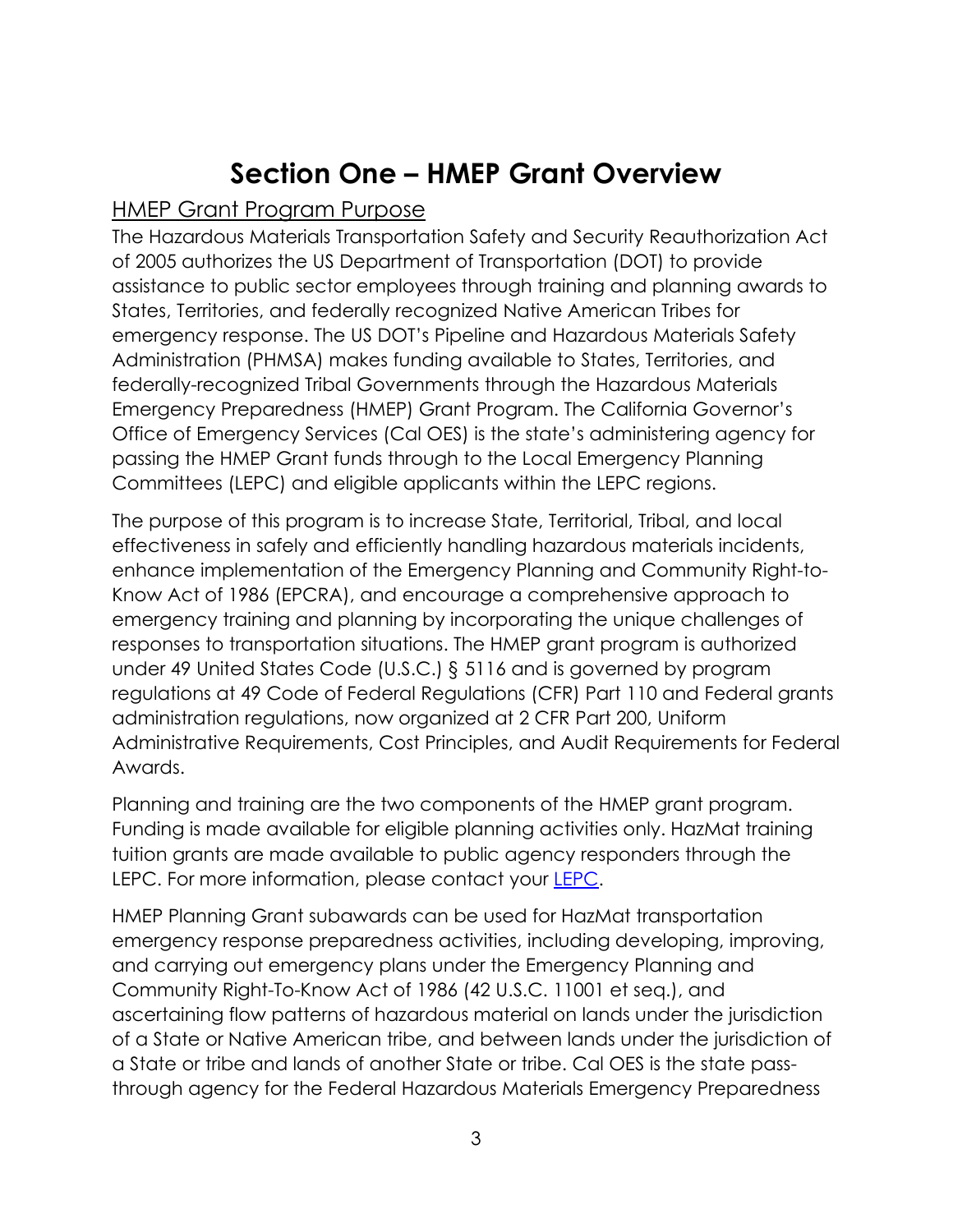(HMEP) Grant funds, and makes awards to eligible applicants within the Local Emergency Planning Committee (LEPC) Regions through the subgrant process.

## <span id="page-4-0"></span>Eligible Applicants

The Cal OES 2022-23 HMEP Planning Subgrant Program is open to California's political subdivisions and federally-recognized Tribal Governments within California that have not applied directly to US DOT/PHMSA for HMEP Grant funding. Political subdivisions, defined:

"A county, municipality, city, town, township, local public authority (including any public and Indian housing agency under the United States Housing Act of 1937 (42 U.S.C. 1401 et seq.), school district, special district, intrastate district, council of governments (whether or not incorporated as a nonprofit corporation under State law), any other regional or interstate government entity, or any agency or instrumentality of a local government." (49 CFR § 110.20)

Cal OES will coordinate applications with the respective LEPCs for approval and prioritization.

# <span id="page-4-1"></span>Performance Period

Funding is not available until the State's grant project period begins, which is anticipated to be September 30, 2022. Subrecipients cannot incur costs toward their project until the Grant Subaward Face Sheet (GSAFS) is returned to and executed by Cal OES. If the GSAFS and supporting documentation are submitted to Cal OES by September 30, 2022 it is anticipated that the subrecipient project start date will be October 15, 2022. All subrecipient activities must be completed by September 15, 2023. Provisions for a one-time 30-day extension are outlined in the Amendment or Modification Requests section of this Guidance.

# <span id="page-4-2"></span>Guidance Purpose

This guidance is meant to supplement the US DOT/Pipeline and Hazardous Materials Safety Administration (PHMSA) HMEP Grant Expenditures Guide, and provide helpful information to assist subrecipients understanding and complying with the rules and regulations that apply to this grant program. A new Planning Grant Guide will be released each year with the subaward funding opportunity announcement, and necessary updates within the grant cycle will be distributed to all active subrecipients.

#### <span id="page-4-3"></span>Applicable Laws, Regulations, and Guidance Documents

- 42 U.S.C. 11001, the Emergency Planning and Community Right-to-Know Act of 1986, Sections 301 and 303
- 49 U.S.C. 5116, Planning and training grants, monitoring, and review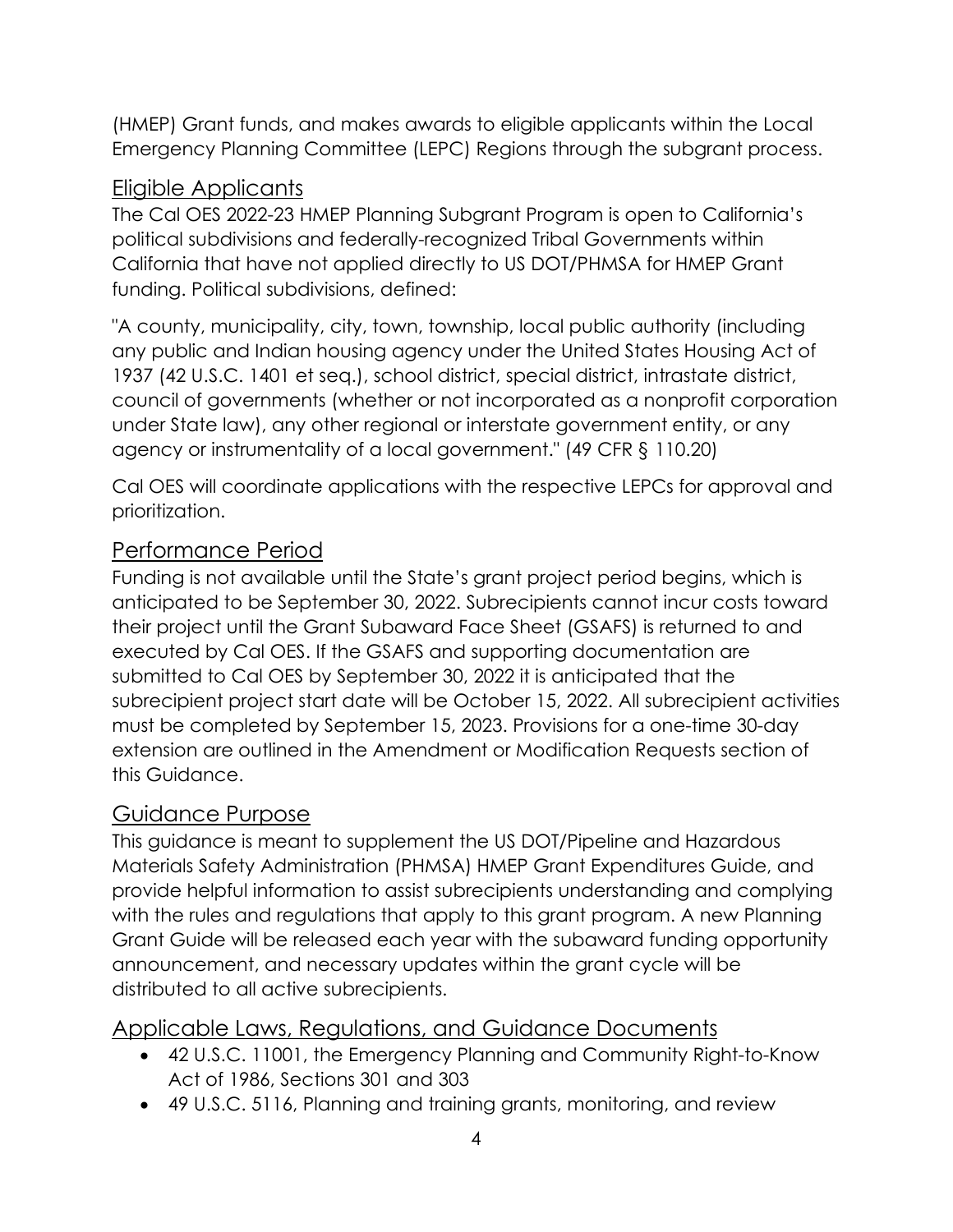- Title 2, Code of Federal Regulations (CFR) Part 200 and US DOT's implementation of this regulation in Part 1200
- Title 49, CFR Part 110
- US DOT/PHMSA HMEP Grant Expenditures Guide
- US DOT/PHMSA HMEP Best Practices Guide
- Cal OES Planning Grant Guide for Subrecipients

# <span id="page-5-0"></span>Definition of an LEPC

"Local Emergency Planning Committee (LEPC) means a committee appointed by the State Emergency Response Commission under section 301(c) of the Emergency Planning and Community Right-to-Know Act of 1986 ...that includes at a minimum, representatives from each of the following groups or organizations: elected State and local officials; law enforcement, firefighting, civil defense, first aid, health, local environmental, hospital, and transportation personnel; broadcast and print media; community groups; and owners and operators of facilities subject to the emergency planning requirements." (49 CFR 110.20)

# <span id="page-5-1"></span>LEPC Role

LEPCs are not a political subdivision of the state, nor do they have the fiduciary ability to apply directly for the grant funds. However, Cal OES will coordinate all applications with the respective LEPCs for approval and prioritization.

# <span id="page-5-2"></span>Subrecipient Responsibilities

- Comply with all governing laws, regulations, guidance, terms and conditions, assurances and certifications.
- Prepare quarterly performance reports for the duration of the performance period, or until all approved work has been completed, and submit them by the due date, as outlined in the Quarterly Performance Report section of this guidance.
- Maintain financial management systems that support grant activities in accordance with 2 CFR § 200 and 49 CFR § 110.70.
- Prepare reimbursement requests to draw down awarded funds and submit them as outlined in the Reimbursement Request section of this guidance.
- Receive Cal OES approval before initiating any grant activities or incur expenses that vary from the approved grant award agreement.
- Immediately communicate any delay in the approved Work Schedule.
- Submit supporting documentation to demonstrate that the approved project was completed within the subrecipient's performance period with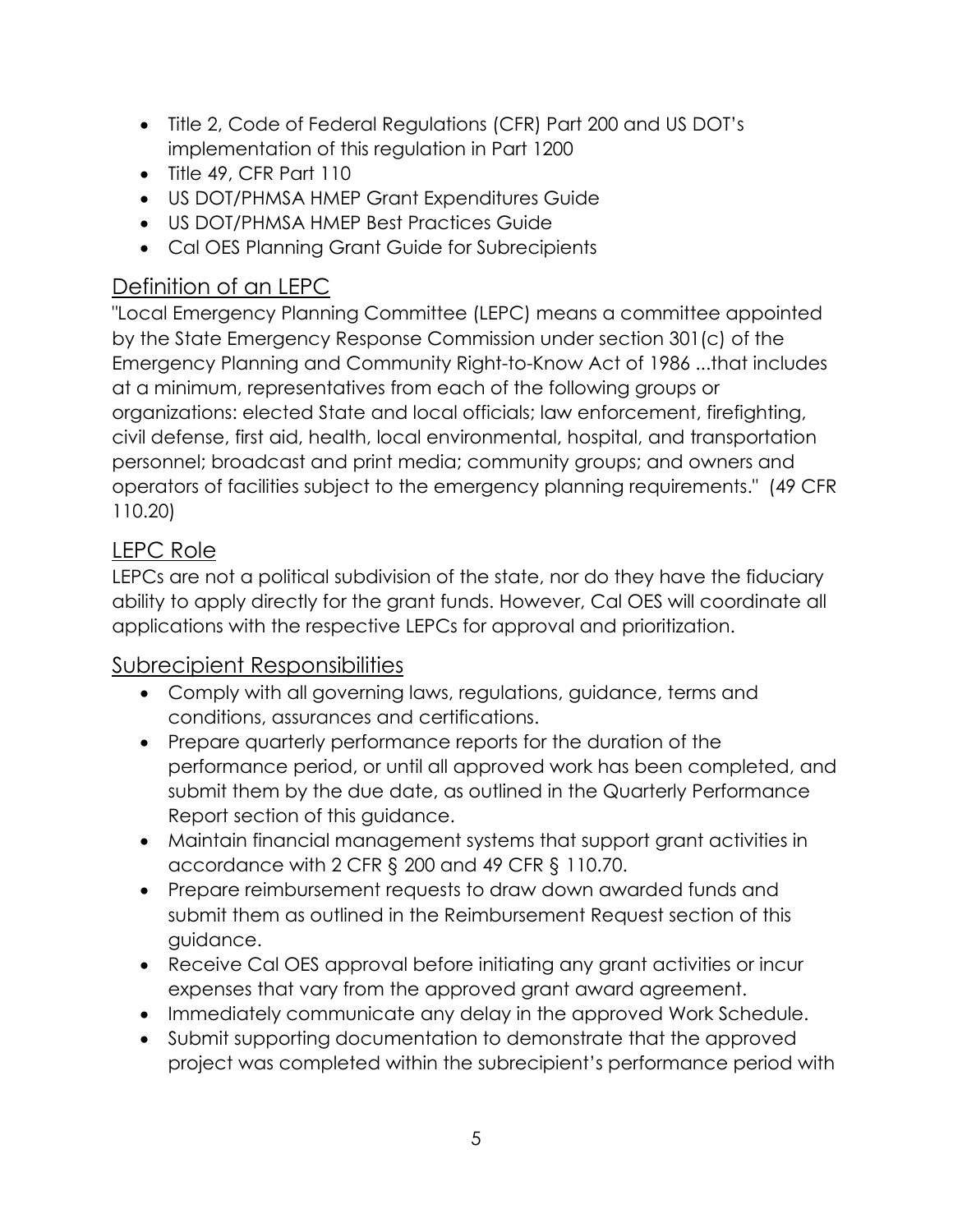the Final Quarterly Performance Report and/or Reimbursement Request Form.

• Maintain property, programmatic and financial records in accordance with the grant record retention requirements.

## <span id="page-6-0"></span>Matching Requirements

Cal OES will document the required match share for HMEP Planning Subawards; this is no longer a requirement of the subrecipient.

## <span id="page-6-1"></span>Grant Administrator Contact Information

Erika Olsen HMEP Grant Administrator Hazardous Materials Section, Cal OES [erika.olsen@caloes.ca.gov](mailto:erika.olsen@caloes.ca.gov)  (916) 845-8765 – Office Phone (916) 845-8734 – Office Fax 3650 Schriever Avenue Mather, CA 95655

#### <span id="page-6-2"></span>Subaward Timelines

The expected HMEP Subgrant Period is October 15, 2022 to September 15, 2023.

#### <span id="page-6-3"></span>**Comprehensive Timeline**

*April 2022* 

HMEP Planning Subgrant Funding Opportunity announcement and Subgrant Planning Guide released.

*June 30, 2022*  A completed application package must be submitted electronically and by mail by June 30, 2022.

*July – August 2022*  Cal OES/LEPCs approves, prioritizes, and completes application review process and makes conditional offer of award via a GSAFS.

*September – October 2022*  Subrecipient returns signed GSAFS.

#### *October 15, 2022*

Subrecipient Performance Period begins, contingent on Cal OES execution of subaward. Note: The signed GSAFS must be counter-signed by Cal OES prior to the subrecipient being approved to initiate activities. This process can take up to two or more weeks.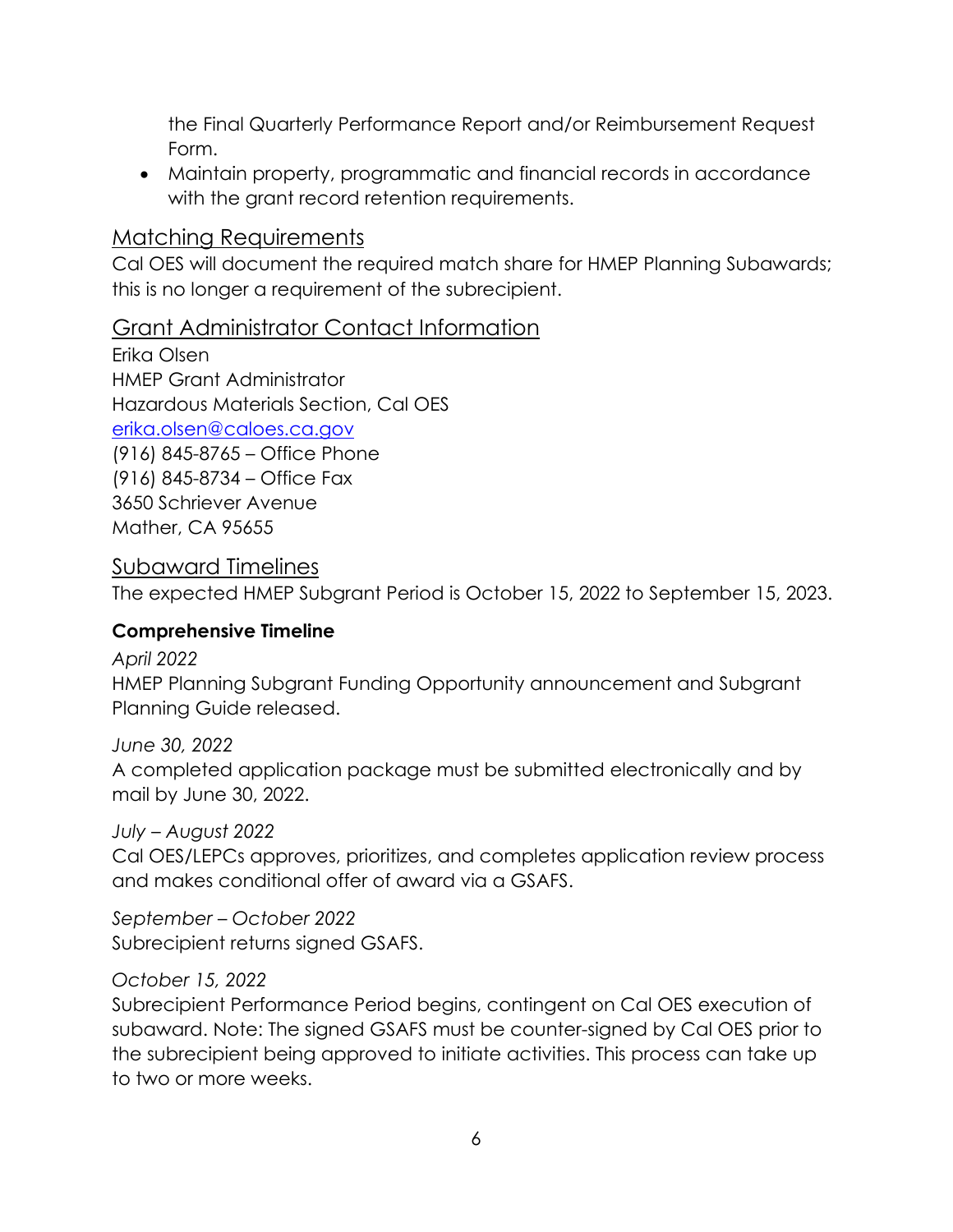*December 2022, March 2023, June 2023, September 2023*  Subaward billing period quarters end; Performance Reports and Reimbursement Requests are due.

*September 15, 2023*  Subaward Performance Period ends.

#### <span id="page-7-0"></span>**Performance Report and Reimbursement Request Timeline**

Quarterly Performance Report and Reimbursement Request Forms must be signed by the Authorized Agent and include supporting documentation for all expenditures being claimed. The package may be emailed to the Cal OES HMEP Grant Administrator, and is due as follows:

*January 13, 2023*  Activities and expenditures for October 15 – December 31.

#### *April 14, 2023*

Activities and expenditures for January 1 – March 31. Projects that are not substantially on track with the approved timelines or budget at this point risk having their subaward reduced or terminated.

#### *July 14, 2023*

Activities and expenditures for April 1 – June 30. Projects that are not substantially on track with the approved timelines or budget at this point risk having their subaward reduced or terminated.

#### *September 15, 2023*

Final reconciliation of activities and expenditures for July 1 – September 15. An electronic copy of the project or other final documentation showing completion of the funded activity must be submitted – avoid sending printed plans/documents. If an extension was requested in accordance with the terms and conditions and approved, a final performance report and reimbursement request must be submitted for the extension period.

# **Section Two – Goals and Objectives**

#### <span id="page-7-2"></span><span id="page-7-1"></span>**Overview**

The Hazardous Materials Transportation Safety and Security Reauthorization Act of 2005 authorizes the US Department of Transportation (DOT) to provide assistance to public sector employees through training and planning awards to States, Territories, and federally recognized Native American Tribes for emergency response. The US DOT's Pipeline and Hazardous Materials Safety Administration (PHMSA) makes some of this funding available to States, Territories, and federally-recognized Tribal Governments through the Hazardous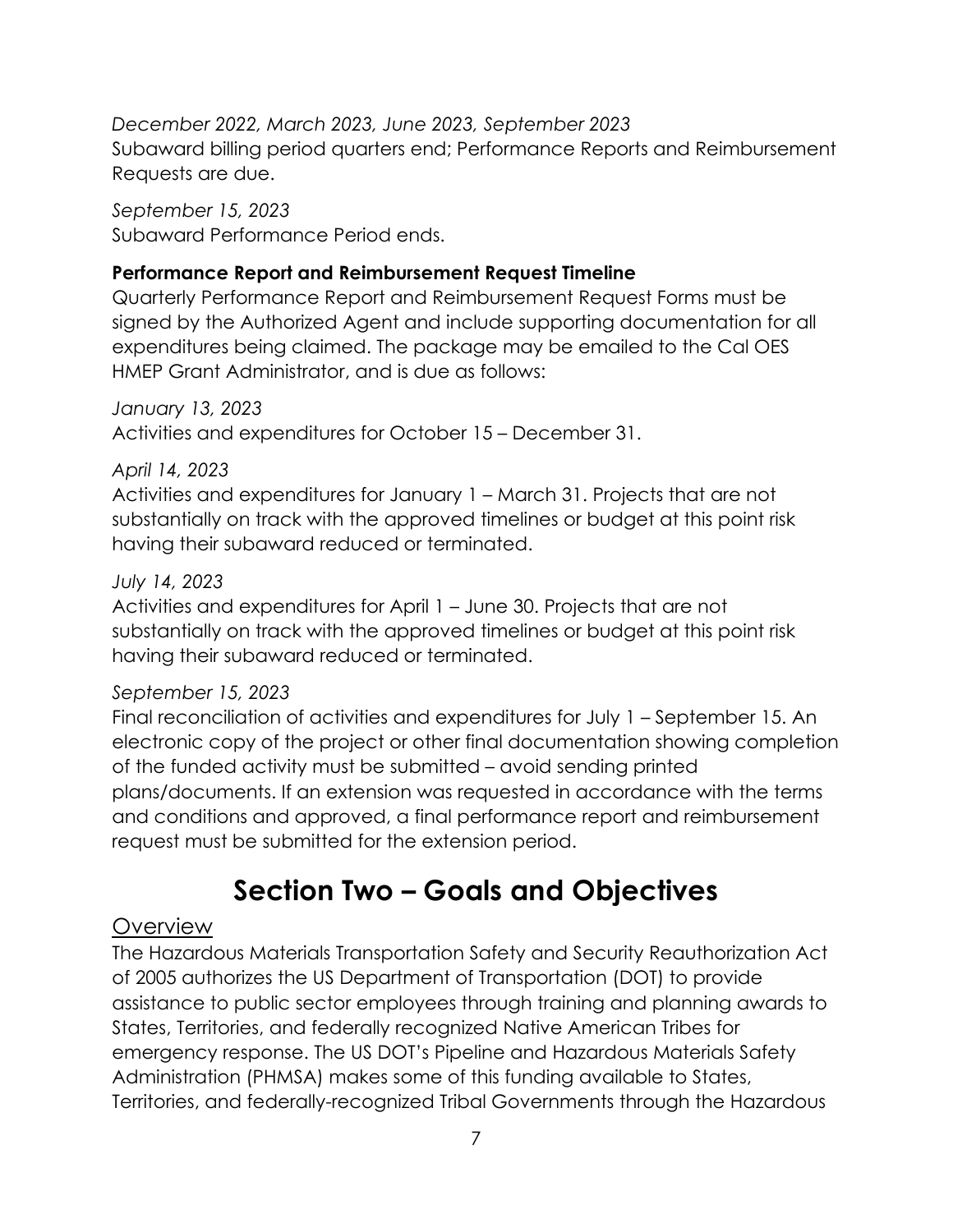Materials Emergency Preparedness (HMEP) Grant Program. The California Governor's Office of Emergency Services (Cal OES) is the state's administering agency for passing the HMEP Grant funds through to the Local Emergency Planning Committees (LEPC) and eligible applicants within the LEPC regions.

The purpose of this program is to increase State, Territorial, Tribal, and local effectiveness in safely and efficiently handling hazardous materials incidents, enhance implementation of the Emergency Planning and Community Right-to-Know Act of 1986 (EPCRA), and encourage a comprehensive approach to emergency training and planning by incorporating the unique challenges of responses to transportation situations. The HMEP grant program is authorized under 49 United States Code (U.S.C.) § 5116 and is governed by program regulations at 49 Code of Federal Regulations (CFR) Part 110 and Federal grants administration regulations, now organized at 2 CFR Part 200.

Planning and training are the two components of the HMEP grant program. Funding is being made available for planning activities only. Hazardous materials (HazMat) training tuition grants are made available to public agency responders through the LEPC.

HMEP Planning Grant Subawards can be used for HazMat transportation emergency response preparedness activities, including developing, improving, and carrying out emergency plans under the Emergency Planning and Community Right-To-Know Act of 1986 (42 U.S.C. 11001 et seq.), and ascertaining flow patterns of hazardous material on lands under the jurisdiction of a State or Native American tribe, and between lands under the jurisdiction of a State or tribe and lands of another State or tribe.

For this grant cycle, and subsequent cycles moving forward, applicants are encouraged to allocate funding toward developing or revising emergency plans to account for bulk transportation of energy products by rail and over the road. Applicants are also encouraged to conduct commodity flow studies or other HazMat transportation hazard analyses to determine the frequency and quantity of HazMat shipments being transported through local communities, and assessing the degree to which emergency responders are trained to respond appropriately to incidents involving bulk shipments of energy products as well as other hazardous materials.

When drafting project proposals, Cal OES encourages applicants to consider these topics:

• Current risk involving transport of energy products such as crude oil, ethanol, and liquefied natural gas (LNG);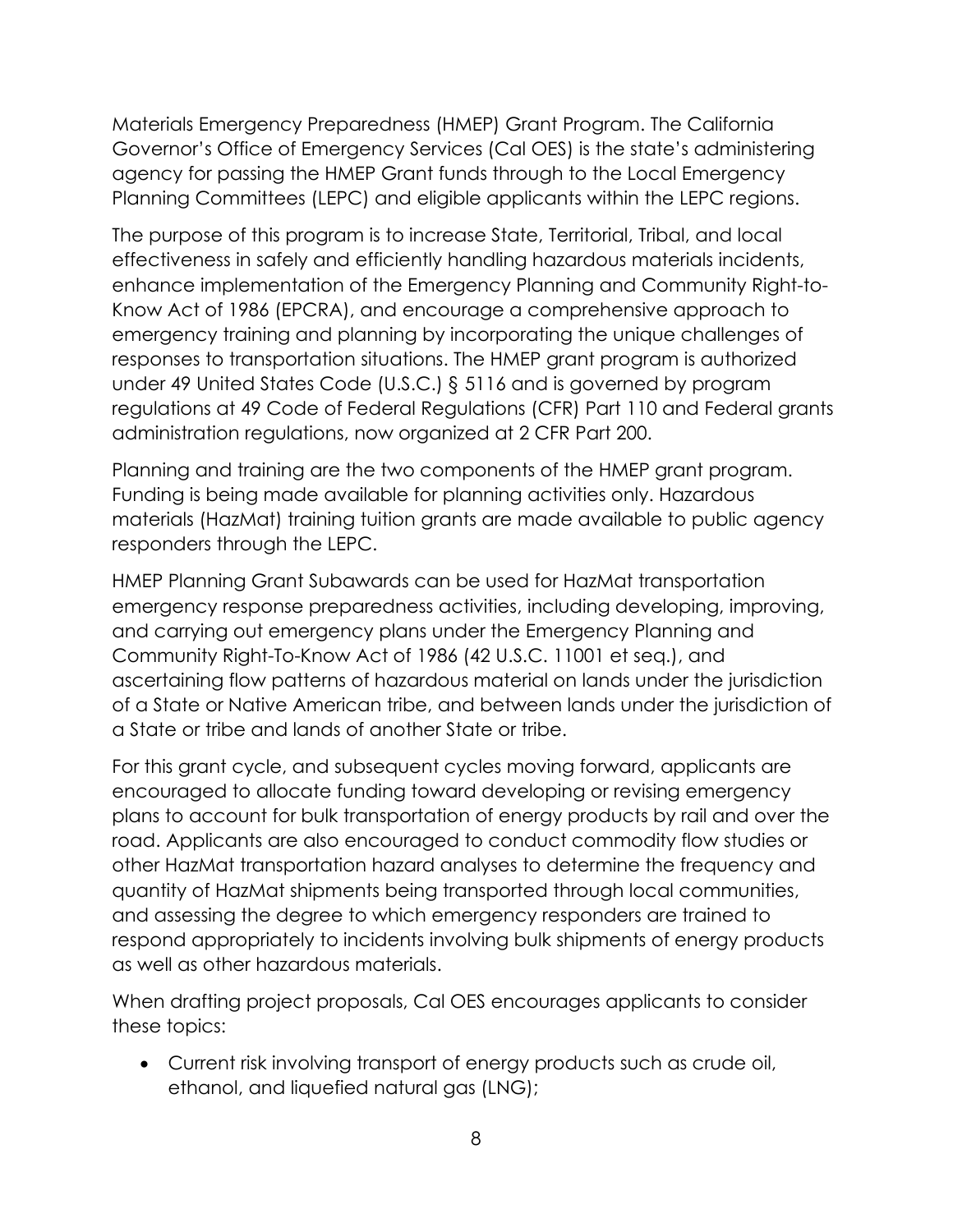- Current state of operational readiness/capability;
- Familiarity with bulk shippers' emergency response plans/procedures;
- Available training resources (sources, accessibility, gaps in training); and
- Needs of emergency responders/public safety agencies

For more information, please visit [PHMSA's Safe Transportation of Energy](http://www.phmsa.dot.gov/hazmat/osd/calltoaction)  [Products \(STEP\) program](http://www.phmsa.dot.gov/hazmat/osd/calltoaction) website and the [Cal OES HazMat Section](http://www.caloes.ca.gov/FireRescueSite/Pages/Hazardous-Materials.aspx) webpage.

Subject to the actual federal HMEP Planning award funding amount and a State budget, Cal OES plans to make at least \$243,534 in funding available to LEPCs and eligible applicants within the LEPC Regions this grant cycle. The expected amount of individual subawards will typically range from \$5,000 to \$25,000 and between 4 and 10 Planning projects are funded each year.

Requests for supplementation of funding for approved projects may be considered during the 2022-23 HMEP performance period. Requests must adequately describe how the additional activities and/or funding enhance the approved project, and provide assurance that the revised project will be completed by September 15, 2023. Requests must be received by December 31, 2022.

# <span id="page-9-0"></span>Goals

The primary goal for the 2022-23 grant cycle is to encourage a comprehensive approach to planning and training for emergency response directly relating to hazardous materials in transportation.

# <span id="page-9-1"></span>**Objectives**

In all cases, those proposals seeking to better understand hazards and risks related to bulk transportation of energy products by rail and over the road will be prioritized higher if requests for funding exceed the amount available. The Cal OES objectives for the 2022-23 subawards are:

- Develop, improve, and implement emergency plans or procedures for incidents involving transportation of hazardous materials, including radioactive materials
	- o Target CUPA's with Area Plans having a revision date older than 3 years
	- o Encourage including drills or exercises in proposals
- Determine hazardous materials flow patterns into and within California. o Fund at least two commodity flow study projects
- Strengthen LEPC HazMat response planning and preparedness capacity
	- o Fund emergency response drills and exercises associated with HazMat emergency preparedness plans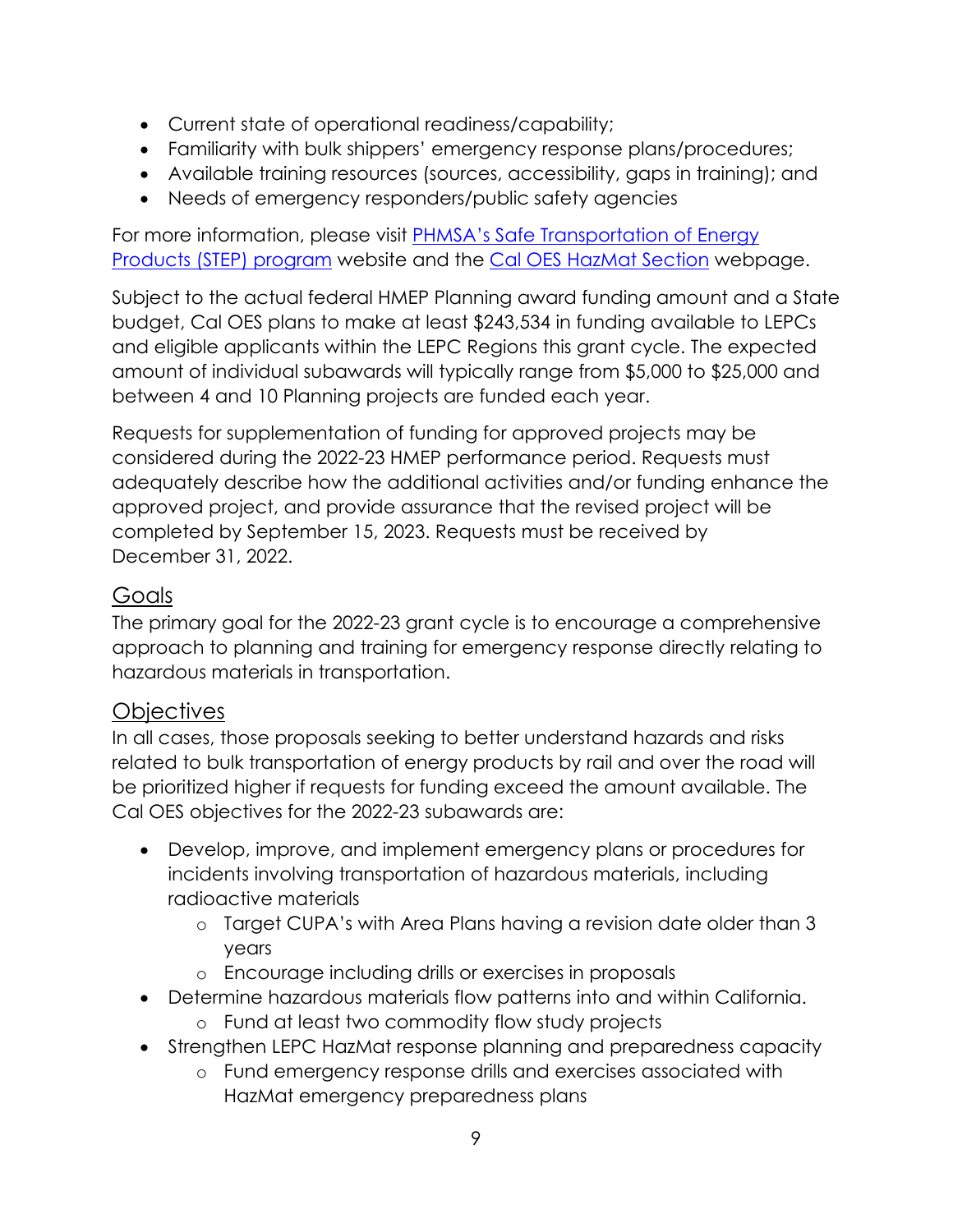- o Fund assessing the need for regional HazMat response teams
- o Fund HazMat training needs assessments
- o Funds LEPC community outreach and education projects related to preparing for and safely responding to a release/spill resulting from HazMat transportation incidents (such as hazard awareness, evacuation and shelter-in-place)
- o Fund out-of-state travel to the annual NASTTPO Workshop or other allowable planning forums
- o Fund other allowable projects that directly support the intent of the HMEP Grant program

# <span id="page-10-0"></span>**Section Three – Allowable and Unallowable Activities**

# <span id="page-10-1"></span>Allowable Activities

All activities must be approved by Cal OES before they can be initiated. HMEP planning funds may be used for activities such as:

- Development, improvement, and implementation of emergency plans required under the EPCRA. Enhancement of emergency plans, including hazards analysis, and response procedures for emergencies involving transportation of hazardous materials, including radioactive materials.
- An assessment to determine the flow patterns of hazardous materials within the state, between states or Native American lands, and development and maintenance of a system to keep such information current.
- An assessment of the need for regional hazardous materials emergency response teams.
- An assessment of local response capabilities.
- HazMat emergency response drills and exercises to test capabilities and identify gaps in planning or training.
- Provision of technical staff to support the planning effort.
- Additional activities deemed appropriate by Cal OES to implement the scope of work for the proposed project plan and approved in the grant.

See the [US DOT/PHMSA HMEP Grant Expenditures Guide](https://www.phmsa.dot.gov/grants/hazmat/hmep-expenditures-guide-pdf) and the US [DOT/PHMSA](https://www.phmsa.dot.gov/grants/hazmat/hmep-best-practices-guide-pdf)  [HMEP Best Practices Guide](https://www.phmsa.dot.gov/grants/hazmat/hmep-best-practices-guide-pdf) for examples of allowable Planning activities.

# <span id="page-10-2"></span>Unallowable Activities

Examples of unallowable activities include:

- Fixed facility drills and exercises.
- All-hazards drills and exercises.
- Emergency Operations Center (EOC mapping).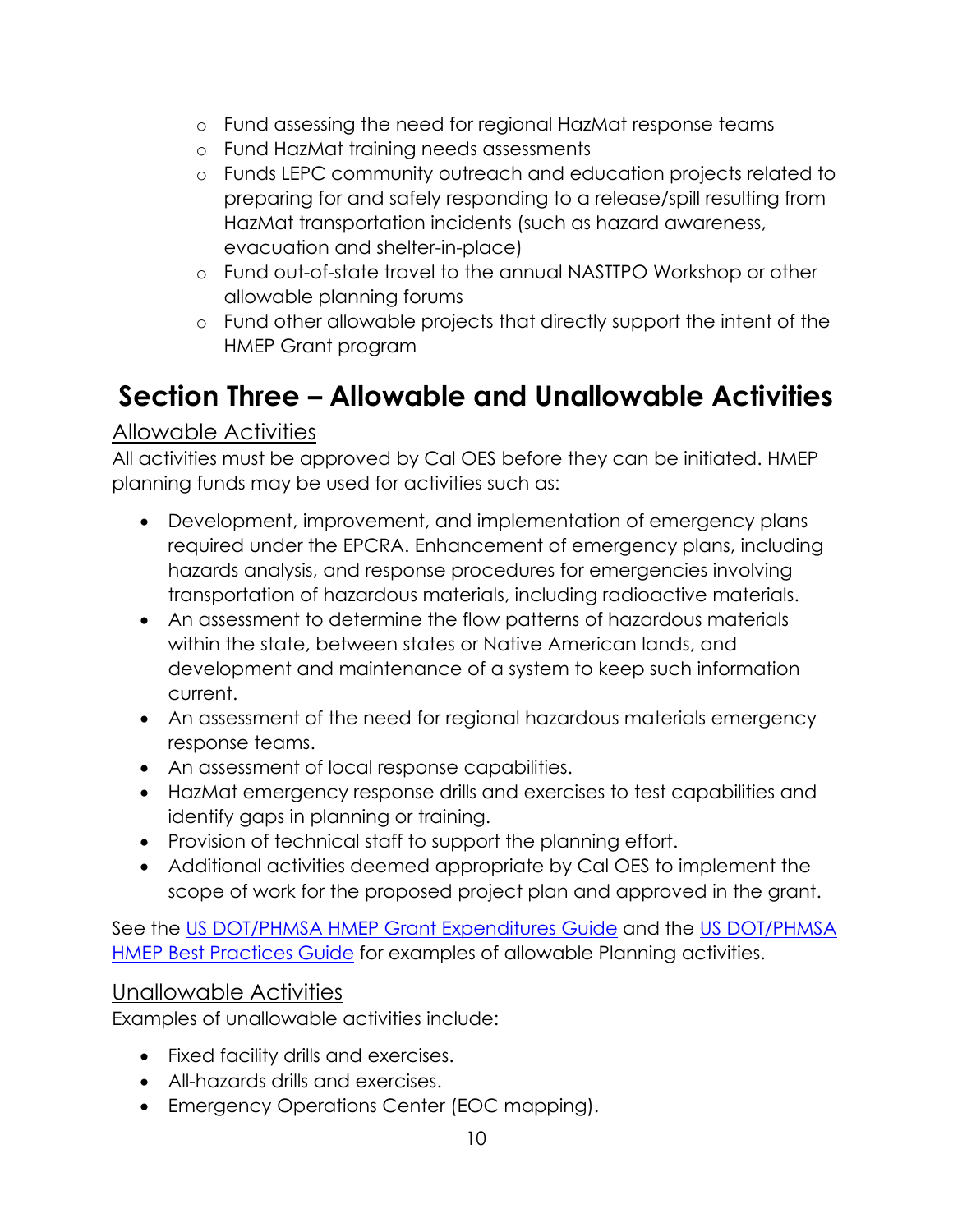- Development or revision of plans that do not address HazMat transportation incident response planning.
- All-hazard risk or vulnerability assessments.
- Community outreach or education activities that do not relate to HazMat transportation incident preparedness.
- LEPC expenses that are not related to HazMat transportation incident planning or the HMEP Grant.

See the [US DOT/PHMSA HMEP Grant Expenditures Guide](https://www.phmsa.dot.gov/grants/hazmat/hmep-expenditures-guide-pdf) and the [US DOT/PHMSA](https://www.phmsa.dot.gov/grants/hazmat/hmep-best-practices-guide-pdf)  [HMEP Best Practices Guide](https://www.phmsa.dot.gov/grants/hazmat/hmep-best-practices-guide-pdf) for examples of allowable Planning activities.

# **Section Four – Applying for the Grant**

# <span id="page-11-1"></span><span id="page-11-0"></span>Application Packages

Interested eligible parties must download the application forms associated with this funding opportunity from the [Cal OES HMEP Grant](http://www.caloes.ca.gov/FireRescueSite/Pages/HazMat-Emergency-Preparedness-Grant.aspx) webpage.

Applicants must use the most current forms posted on the website, be well written, and free of grammatical errors. Project and Budget Narratives should follow the structure and guidance in this planning guide.

Each applicant is required to:

- Be registered in SAM before submitting its application;
- Provide a valid DUNS number on the Cal OES GSAFS, which is provided when Cal OES extends an offer of funding; and
- Continue to maintain an active SAM registration with current information at all times during which it has an active Federal award.

If an applicant does not fully comply with these requirements, Cal OES may determine that the applicant is not qualified to receive a Federal award.

The final date for submission is Friday, June 30, 2022. Cal OES is not obligated to consider applications that are late and/or incomplete. A completed application package, signed by the Authorized Agent, must be submitted electronically to the Cal OES HMEP Grant Administrator at [erika.olsen@caloes.ca.gov](mailto:erika.olsen@caloes.ca.gov) by the final submission date.

The hard copy original pages containing an Authorized Agent signature must also be submitted, postmarked by June 30, 2022. Mail to:

> Cal OES/Hazardous Materials Section Attention Erika Olsen 3650 Schriever Avenue Mather, California 95655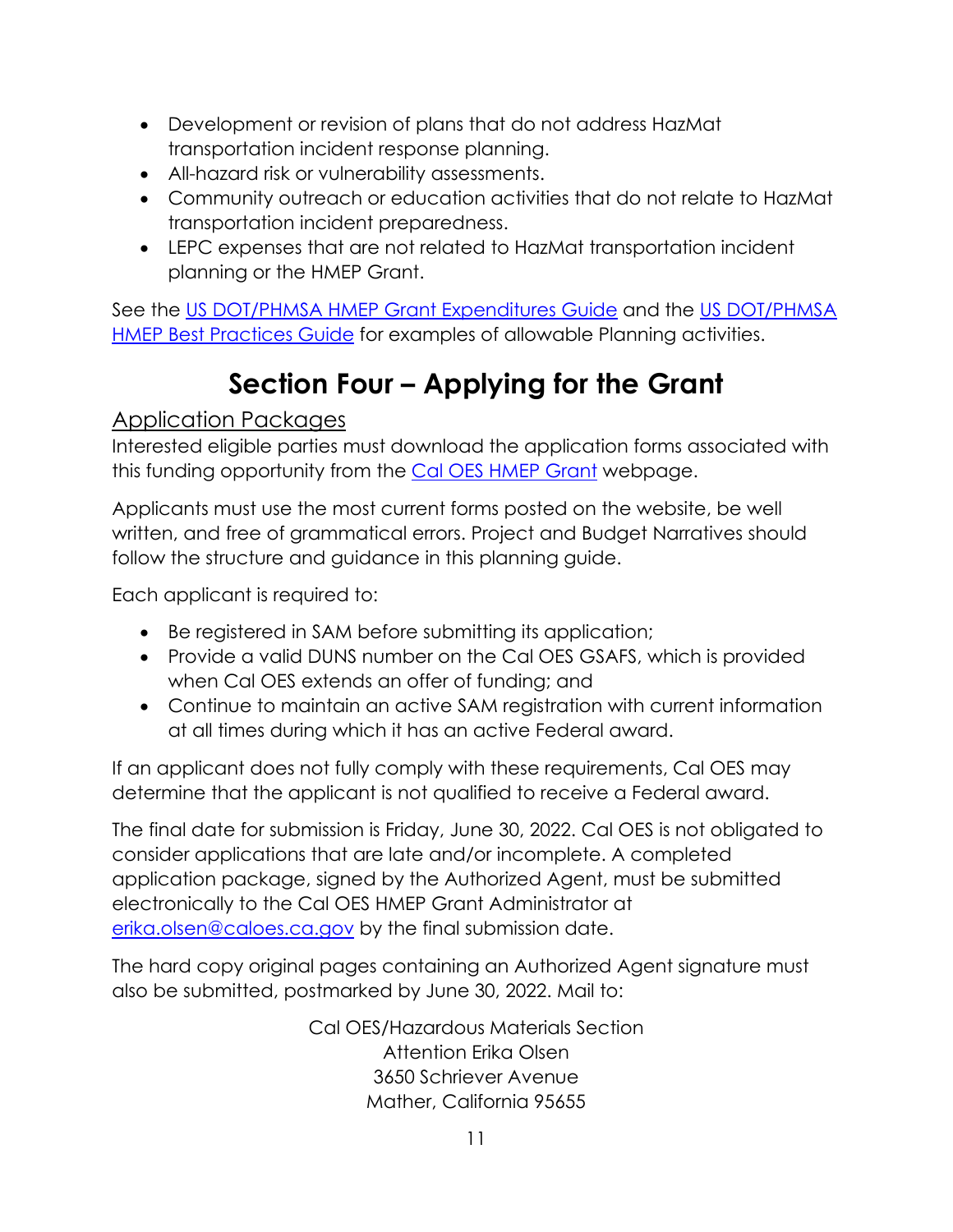After submission, the Cal OES will coordinate with the appropriate Local Emergency Planning Committee (LEPC) for approval and prioritization.

## <span id="page-12-0"></span>Application Review Information

#### <span id="page-12-1"></span>**Criteria**

Applications for HMEP Planning Subgrant funding must contain all the required forms, signed by the identified Authorized Agent, and Indirect Cost Rate agreement (if applicable).

- Required Forms
	- o Application Form
	- o Designation Statement
	- o Project Narrative
	- o Budget Sheet
	- o Budget Narrative (created by the applicant and must address each budget category)
	- o Work Schedule and Deliverables Form
	- o Cal OES Grant Assurances Non-Construction Programs.

Forms are located on the [Cal OES HMEP Grant](http://www.caloes.ca.gov/FireRescueSite/Pages/HazMat-Emergency-Preparedness-Grant.aspx) webpage.

- Applicant Attachments to be submitted
	- o Indirect Cost Agreement (if applicable)
	- o Additional Optional Attachments (as applicable)
- Project Narrative Include the following required elements:
	- o Planning Needs Assessment
	- o Planning Activities
	- o Outputs and Objectives
	- o Planning Activity Timeline
	- o Monitoring and Evaluation

Please see Instructions for completing the Project Narrative for further guidance.

# <span id="page-12-2"></span>**Review and Selection Process**

It is anticipated that \$242,534 will be available for the 2022-23 Planning subawards. There is not a minimum or maximum designated, though individual amounts typically range from \$5,000 to \$25,000. Funds may not be dispensed equitably among all the LEPC regions as distribution is based on interest, alignment with the identified funding priorities, need being addressed by the project, and prioritization by the LEPCs. Cal OES will review applications based on merit, including clarity of the project narrative and reasonableness of costs as described in the budget narrative. Cal OES reserves the right to recommend adjustments that are beneficial to the goals of the HMEP Planning Grant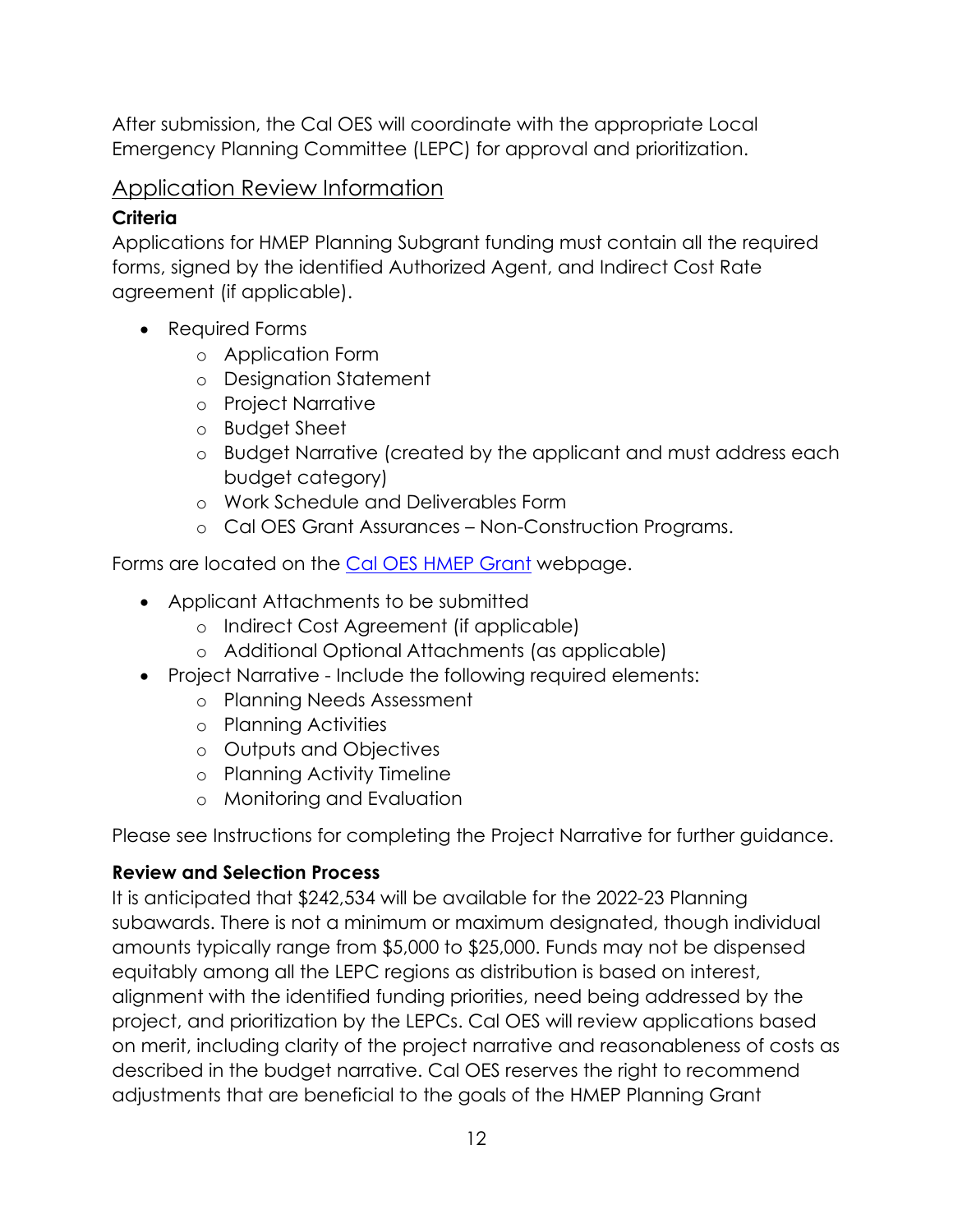program, and to offer funding at less than the requested amount. Cal OES may ask an applicant to modify its objectives, work plan, or budget and/or to provide supplemental information prior to offering an award.

Applications will be reviewed by Cal OES HazMat section staff with expertise in the HMEP Grant Program and experience with the types of activities outlined in the project proposals. Each application will be evaluated against the following criteria and determined to be exceptional, acceptable or unacceptable.

Exceptional applications demonstrate the requirements of the funding announcement are very well understood and the approach will likely result in a very high-quality performance. The application clearly addresses and exceeds requirements with no significant weaknesses. The application contains outstanding features that meet or exceed on multiple dimensions the expectations of the awarding agency. Risk of poor performance is low.

Acceptable applications demonstrate the requirements of the funding announcement are understood and the proposed approach will likely result in satisfactory performance. The application addresses and meets requirements with some minor but correctable weaknesses and/or deficiencies. The application demonstrates at least minimum requisite experience, qualifications, and performance capabilities. Risk of poor performance is no more than moderate.

Unacceptable applications do not meet the requirements of the funding announcement. The approach, if approved in current form, will likely result in unsatisfactory performance. The application fails to address requirements or it only partially addresses and satisfies some requirements. Major weaknesses and/or deficiencies are noted. Risk of poor performance is high.

Special attention will be placed on whether or not the application has a coherent project narrative that follows the outline of this funding announcement, and the costs described in the budget narrative appear to be necessary, reasonable, allowable and allocable.

Projects that address one or more of the identified funding priorities will be prioritized higher than projects that do not, should the amount of funding requested exceed the amount available.

An applicant's prior performance as an HMEP Planning Grant subrecipient will be considered and the Cal OES Grants Monitoring Division will be consulted to understand the applicant's level of risk as a subrecipient of federal funds. Consequently, grant awards may include special terms and conditions.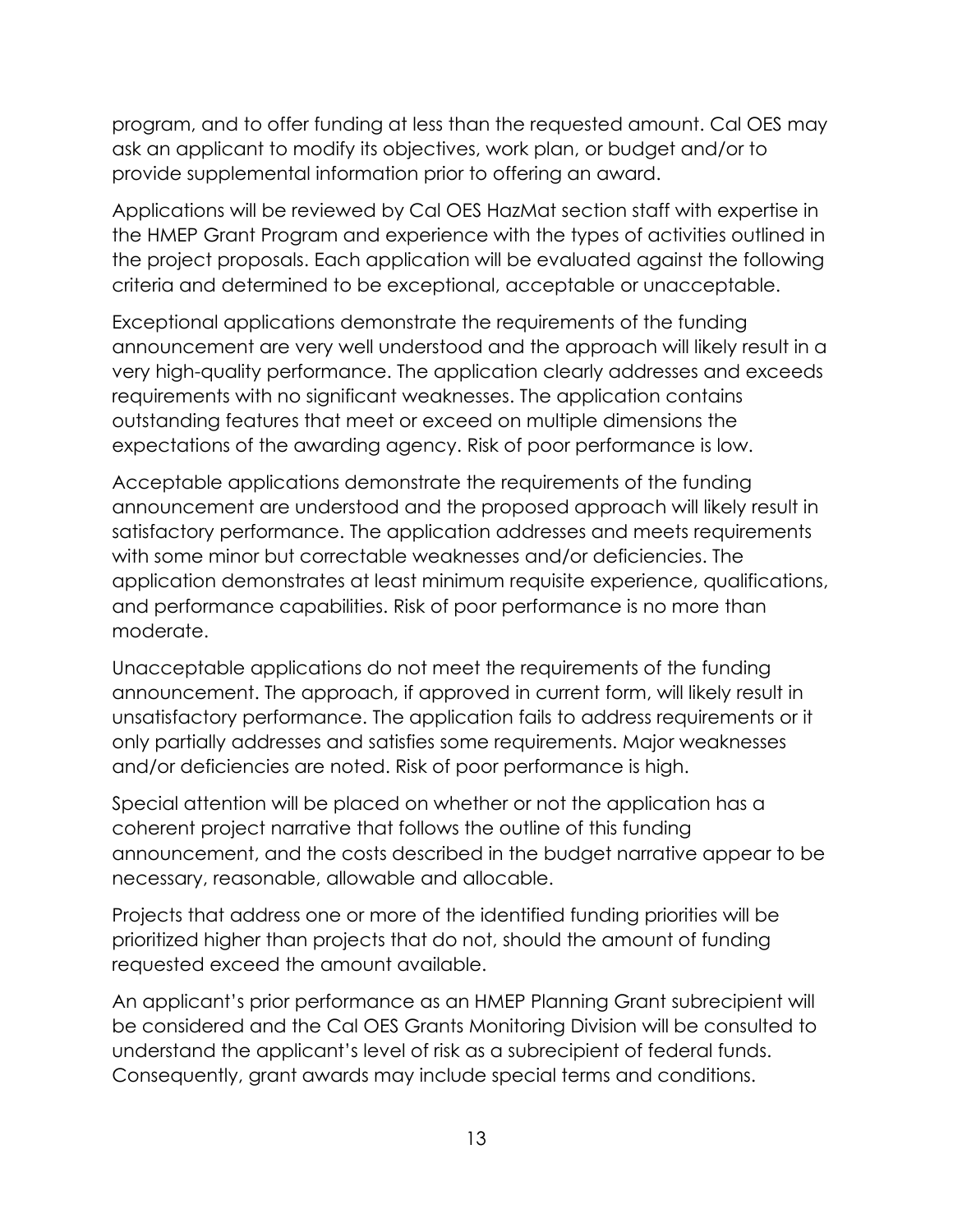Only acceptable or exceptional applications will be considered for funding. The Cal OES HazMat Section Supervisor will be the final approval authority to select successful applicants and offer awards of financial assistance. All applicants will receive notice of their application status following the review process.

#### <span id="page-14-0"></span>**Anticipated Announcement and Federal Award Dates**

US DOT/PHMSA plans to make awards to States in September 2022 with a proposed start date of September 30, 2022. Cal OES plans to make conditional offers of subawards in August 2022 with a proposed start date of October 15, 2022. These offers will be contingent on Cal OES receiving the expected federal funding allocation and an approved State budget.

Funding is not available until the State's grant project period begins, which is anticipated to be September 30, 2022. Subrecipients cannot incur costs toward their project until the GSAFS is returned to and executed by Cal OES. If the GSAFS and supporting documentation are submitted to Cal OES by September 30, 2022 it is anticipated that the subrecipient project start date will be October 15, 2022. All subrecipient activities must be completed by September 15, 2023. Provisions for a one-time 30-day extension are outlined in the Amendment or Modification Requests section of Part Five – Managing the Grant in this Guidance. These requests are expected to be uncommon and will be considered on a case-by-case basis.

#### <span id="page-14-1"></span>Forms

# <span id="page-14-2"></span>**Application Form**

Field Name Description of Information Required

| Applicant                                           | Full name of the public agency applying for the<br>grant.                                                                      |
|-----------------------------------------------------|--------------------------------------------------------------------------------------------------------------------------------|
| Project Title                                       | A brief title of the proposed project.                                                                                         |
| <b>Mailing Address</b>                              | The address for correspondence and<br>reimbursement checks.                                                                    |
| <b>Project Start/End Dates</b>                      | Anticipated start and end date of the proposed<br>project.                                                                     |
| Project Manager, Title,<br>Phone, and Email Address | The person in the agency who is responsible for the<br>daily implementation of the project.                                    |
| Estimated Budget                                    | The amount of HMEP funds being requested,<br>which represents the total project costs. Must<br>correspond to the Budget Sheet. |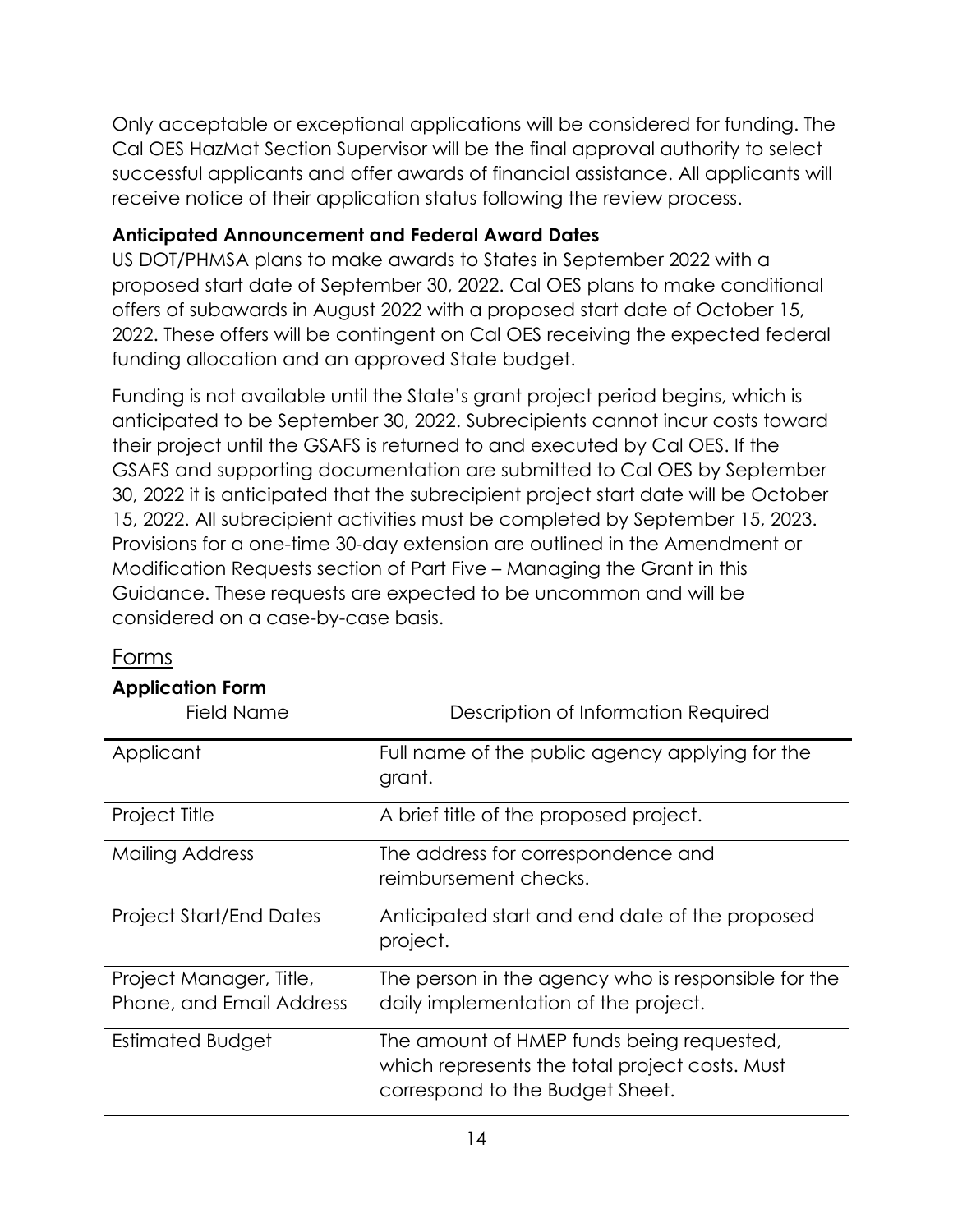| Authorized Agent<br>Certification | Signature of the person in the organization with the<br>ultimate responsibility for the project and who has<br>the legal authority to commit funds on behalf of<br>the applicant, as identified on the Designation<br>Statement. |
|-----------------------------------|----------------------------------------------------------------------------------------------------------------------------------------------------------------------------------------------------------------------------------|
| Administrative Approvals          | Leave Blank                                                                                                                                                                                                                      |

#### <span id="page-15-0"></span>**Designation Statement**

The Designation Statement identifies the people who are responsible for key roles in administering the subaward: Project Manager, Financial Officer and Authorized Agent. If more than one Authorized Agent will be identified, or if the Authorized Agent or Project Manager changes during the grant period, a separate/new Designation Statement is required.

| Field Name                               | Description of Information Required                                                                                                                                                                                                                                                                      |
|------------------------------------------|----------------------------------------------------------------------------------------------------------------------------------------------------------------------------------------------------------------------------------------------------------------------------------------------------------|
| Applicant                                | Full name of the public agency applying for the<br>grant.                                                                                                                                                                                                                                                |
| Project Title                            | A brief title of the proposed project.                                                                                                                                                                                                                                                                   |
| Project Manager contact<br>information   | The person in the organization who is responsible<br>for the daily implementation of the project (may<br>also be an Authorized Agent). If the Project<br>Manager changes, immediate notification to the<br>HMEP Grant Administrator and a new Designation<br>Statement is required.                      |
| Financial Officer contact<br>information | The person responsible for the fiscal management<br>of the grant. This person must certify all financial<br>status reports, invoices, and requests for payment<br>submitted. The financial officer cannot be the<br>Project Manager or Authorized Agent, and cannot<br>sign Reimbursement Request Forms. |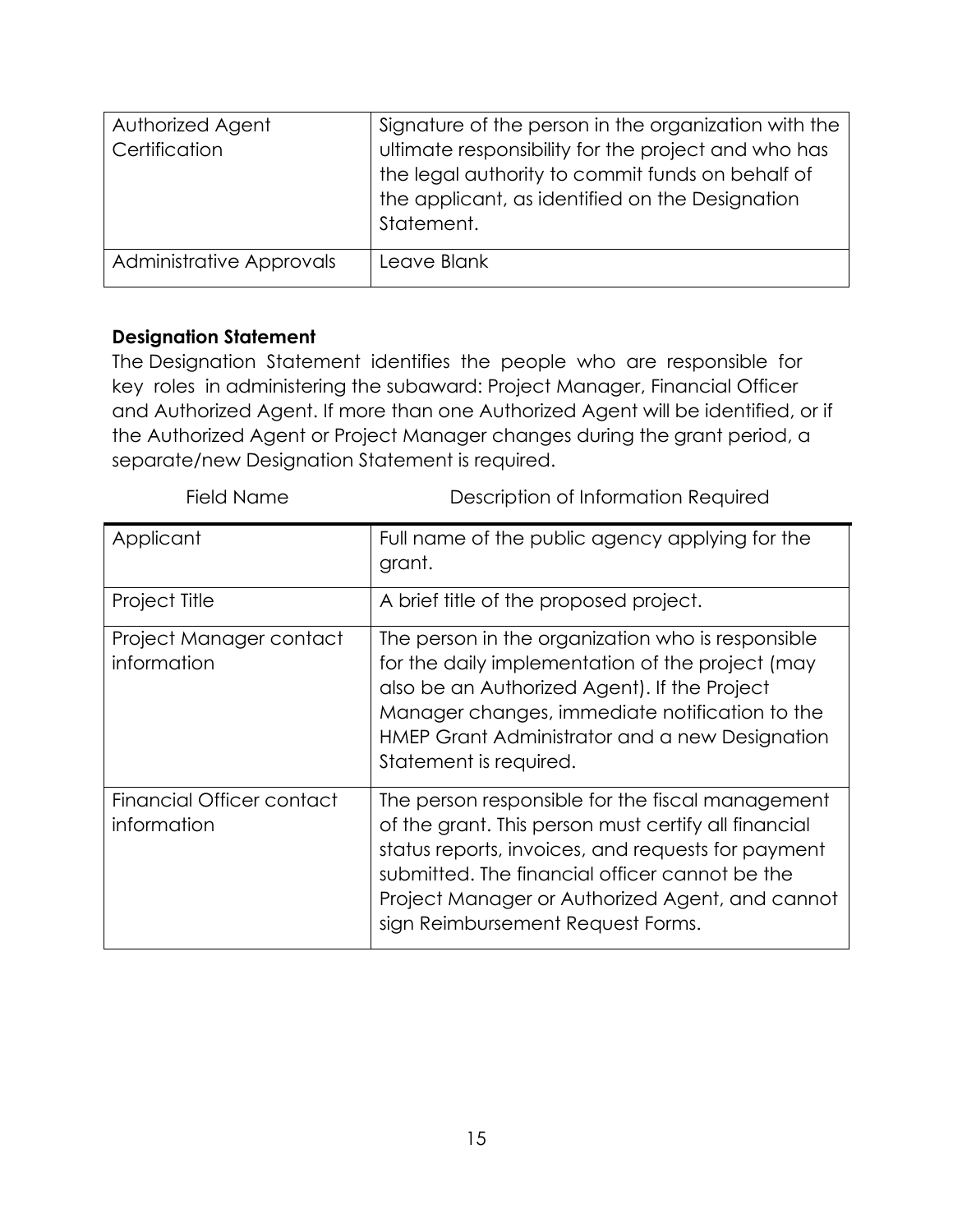| Authorized Agent | Contact information and signature of the             |
|------------------|------------------------------------------------------|
| Certification    | Authorized Agent - the person in the organization    |
|                  | with the ultimate responsibility for the project and |
|                  | who has the legal authority to commit funds on       |
|                  | behalf of the applicant. Must also sign the          |
|                  | Application Form, Grant Assurances,                  |
|                  | Reimbursement Request Form and Quarterly             |
|                  | Performance Report. If more than one Authorized      |
|                  | Agent is desired, a Designation Statement and        |
|                  | Grant Assurances are required for each. If the       |
|                  | Authorized Agent changes, immediate notification     |
|                  | to the HMEP Grant Administrator and a new            |
|                  | Designation Statement and Grant Assurances are       |
|                  | required.                                            |
|                  |                                                      |

#### <span id="page-16-0"></span>**Project Narrative**

Include the following required elements:

- *Planning Needs Assessment.* Describe the current capacity and any areas of deficiency as it concerns hazardous materials emergency preparedness planning. Address any needs for building capacity. Include:
	- o An assessment of the current abilities and authorities of the applicant's program for preparedness planning;
	- o A discussion of whether the applicant knows, or intends to assess, transportation flow patterns of hazardous materials within the applicant's jurisdiction and between the applicant's jurisdiction and another jurisdiction; and
	- o The current degree of participation in, or intention to assess, the need for a regional HazMat response team.
- *Planning Activities.* Describe the proposed activities to be undertaken during the period of performance. Explain how the proposed grant activities will increase program effectiveness and address gaps identified in the needs assessment.
- *Outputs and Objectives.* Include measurable outputs and objectives related to hazardous materials planning to be accomplished during the grant's period of performance.
- *Planning Activity Timeline.* Provide an overview of the schedule for implementing the proposed activities in the upcoming project period. Detailed benchmarks and milestones are to be listed on the Work Schedule and Deliverables Form.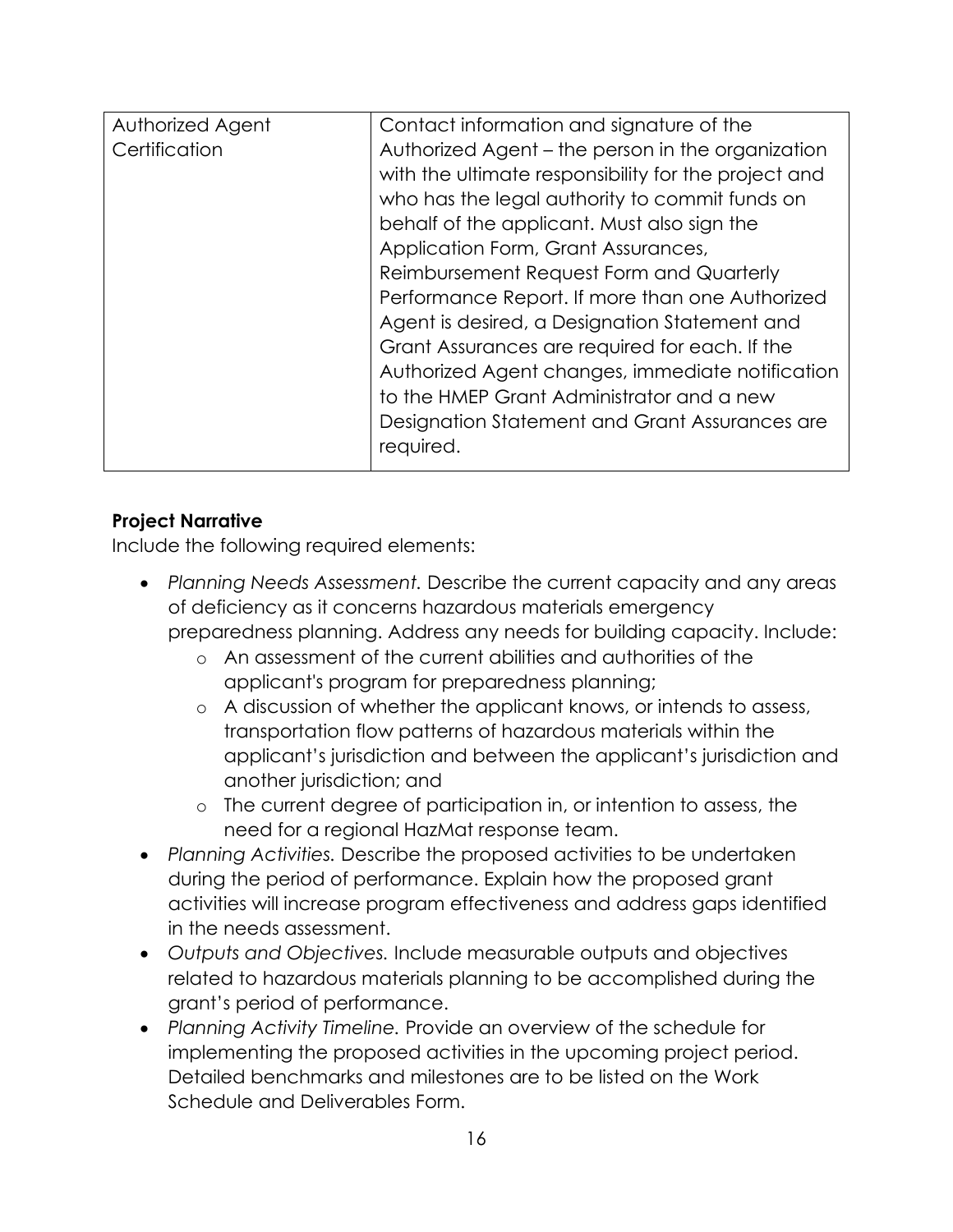• *Monitoring and Evaluation.* Provide a description of the monitoring and evaluation activities that will be conducted to ensure that the grant activities are successfully carried out according the planning activity timeline. Include an explanation of quality control measures and a description of the project management oversight, including but not limited to plans, strategies, or practices to be used reach the project objectives.

#### <span id="page-17-0"></span>**Work Schedule and Deliverables Form**

This is a chronological listing of significant activities that will take place during the performance period, along with project tasks and deliverables or major milestones within each activity. The expected progress of each activity is indicated by placing an "X" in the appropriate "monthly progress schedule" box. Minor changes to the activity schedule as actual progress occurs will be identified in the Quarterly Performance Report, and may require a revised Work Schedule and Deliverables Form. Major changes to the activity schedule must be communicated to Cal OES as soon as they are identified, and may require a project modification or amendment.

The process of obtaining subaward approval and signature can create delays in beginning the grant project. Pre-planning to understand the requirements necessary for receiving the award will be necessary to ensure a timely start of project activities.

#### <span id="page-17-1"></span>**Budget Sheet**

Develop a Budget Narrative, as outlined below, and transfer the total dollar figures to the Budget Sheet. HMEP Share, Match Share, and Total amounts must equal those on the Application Form.

All costs must be eligible, reasonable, necessary, and allocable in accordance with 2 CFR § 200. It is important not to significantly over or under-estimate costs for the project budget as this will be the amount considered for funding. Carefully consider all potential expenses and estimate project costs as diligently as possible. The intent is to award the amount necessary to complete the project without having the subrecipient pay for costs above the project amount or to de- obligate unspent funds.

#### <span id="page-17-2"></span>**Budget Narrative**

Develop a Budget Narrative in the following categories, and transfer the total dollar figures to the Budget Sheet. All HMEP Share (reimbursable) costs must be detailed.

• Itemize expenses in the categories listed on the Budget Sheet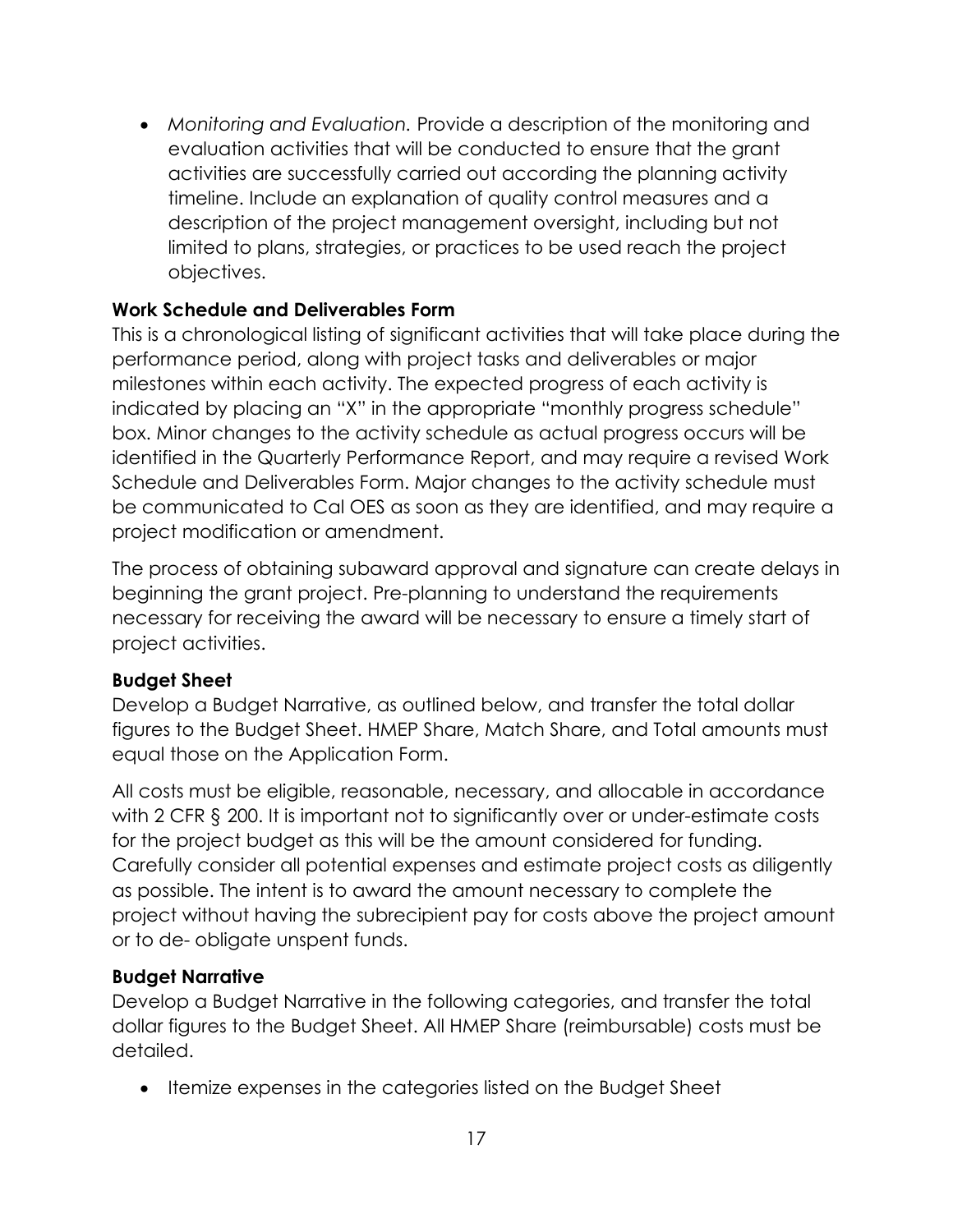- Describe how the dollar amounts were derived and how the item(s) will be used for the project.
- If services by a consultant/contractor are expected to be performed, describe how the vendor will be selected.
- Identify and request costs that are allowable, reasonable and necessary for the successful completion of their proposed HMEP planning projects.

*Personnel* costs include the regular employee compensation for time spent working directly on the grant project. Overtime/backfill costs are not allowed. Include a list of the employees, position title/role, tasks to be completed, the estimated number of hours or percentage of time that will be dedicated to the project, hourly wage or annual salary, and total cost to the grant.

- This category is limited to ONLY persons employed by your organization. Those not employed by your agency shall be classified as subgrants or contractors. Those individuals should be listed under the Contractual budget category.
- Only include compensation paid for employees engaged in grant activities.
- Costs should be consistent with that paid for similar types of work within the applicant's organization.
- Refer to 2 CFR § 200 for more information on allowable Compensation costs.

*Fringe Benefit* costs are the allowances and services provided by employers to their employees as compensation in addition to regular salaries and wages. These benefits can include the cost of employer's share of FICA, health insurance, worker's compensation, and vacation. Explain how the fringe benefit amount is calculated (i.e., actual fringe benefits estimate, approved rate, etc.) and what is included in the rate used in this budget. Identify the specific benefits charged to a project and the benefit percentage of employee salary. DO NOT combine the fringe benefit costs with direct salaries and wages in the Personnel budget category.

- Employees listed under Personnel should have corresponding Fringe Benefit amount.
- Cal OES cannot pay Fringe Benefits for a position not listed in the Personnel section.
- If a position will have time allocated to grant activities, the level of participation (full- time or part-time) must correspond to the Fringe Benefits charged.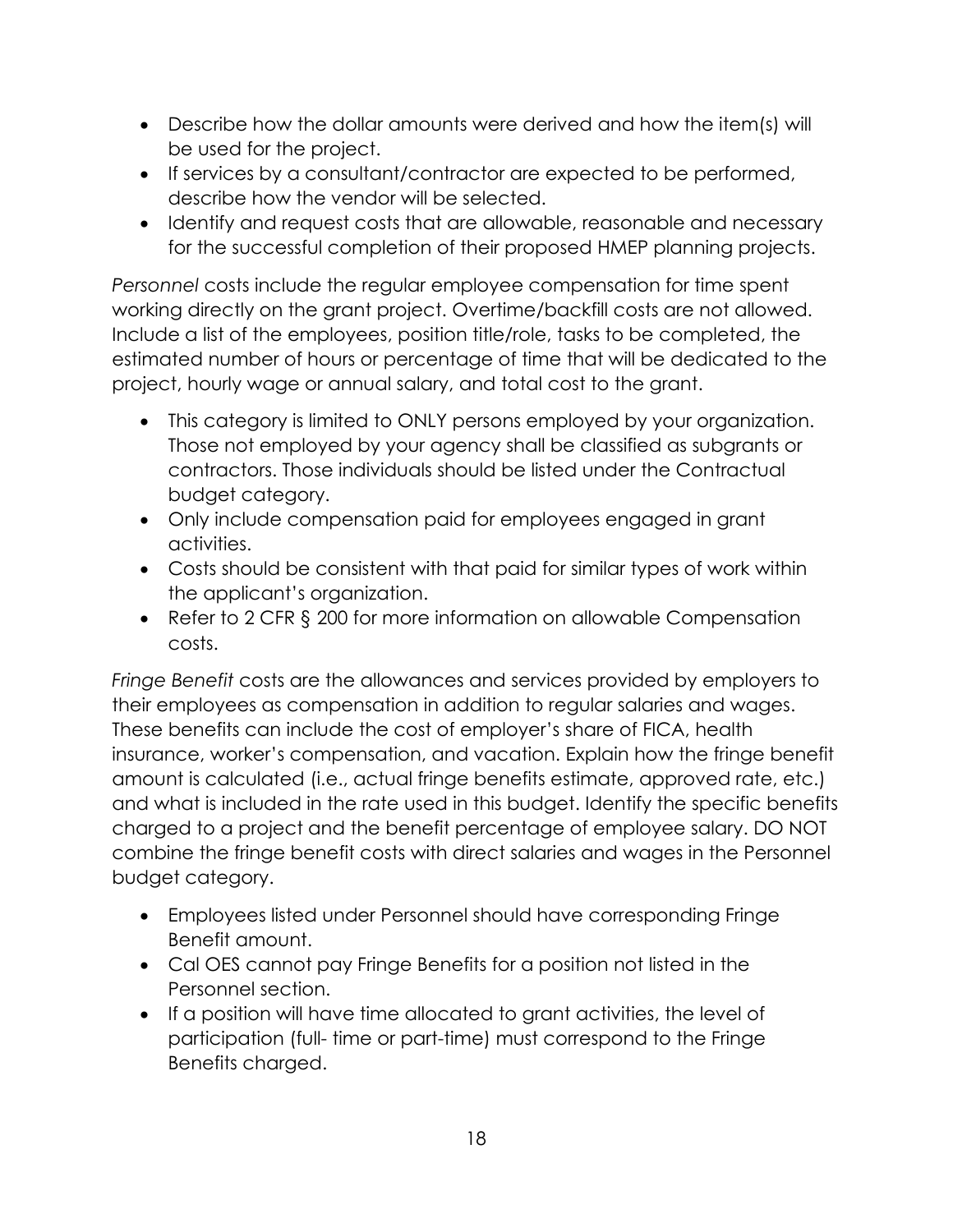- Fringe benefits are only for the percentage of time devoted to the grant project.
- Refer to 2 CFR § 200 for more information on allowable Fringe Benefit costs.

*Travel* costs are those specifically related to the grant project. Provide the purpose, location, method of travel, number of persons traveling, number of days, and estimated cost for each trip (i.e., flights, hotel stays, rental cars, and other allowable travel costs).

- If details of each trip are not known at the time of application submission, provide the basis for determining the amount requested.
- Travel costs that will be charged to the grant must be in accordance with the applicant's written travel policy
- Refer to 2 CFR § 200 for more information on allowable Travel costs.

*Equipment* costs are typically not included in HMEP Planning Grant projects, and may be funded at less than the 80 percent maximum reimbursement amount. Only include those items which are tangible, nonexpendable, personal property having a useful life of more than one year and an acquisition cost of \$5,000 or more per unit. Include a description, quantity, unit price, and how it will be used on the project. If the expense is under \$5,000 per item, it belongs under "Supplies." However, if your agency's equipment threshold is below \$5,000, provide an explanation and policy citation.

- Analyze the cost benefits of purchasing versus leasing equipment, particularly high-cost items and those subject to rapid technical advances. List rented or leased equipment costs in the "Contractual" or "Other" category, depending upon the procurement method.
- Refer to 2 CFR § 200 for more information on allowable Equipment costs and Procurement.

*Supplies* are tangible personal property other than equipment. Include the types of property in general terms. It is not necessary to document office supplies in great detail (for example: reams of paper, boxes of paperclips, etc.). A good way to document office supplies is to indicate the approximate expenditure of the unit as a whole. However, applicants should include a quantity and unit cost for larger cost supply items.

• Refer to 2 CFR § 200 for more information on allowable Supplies costs and Procurement.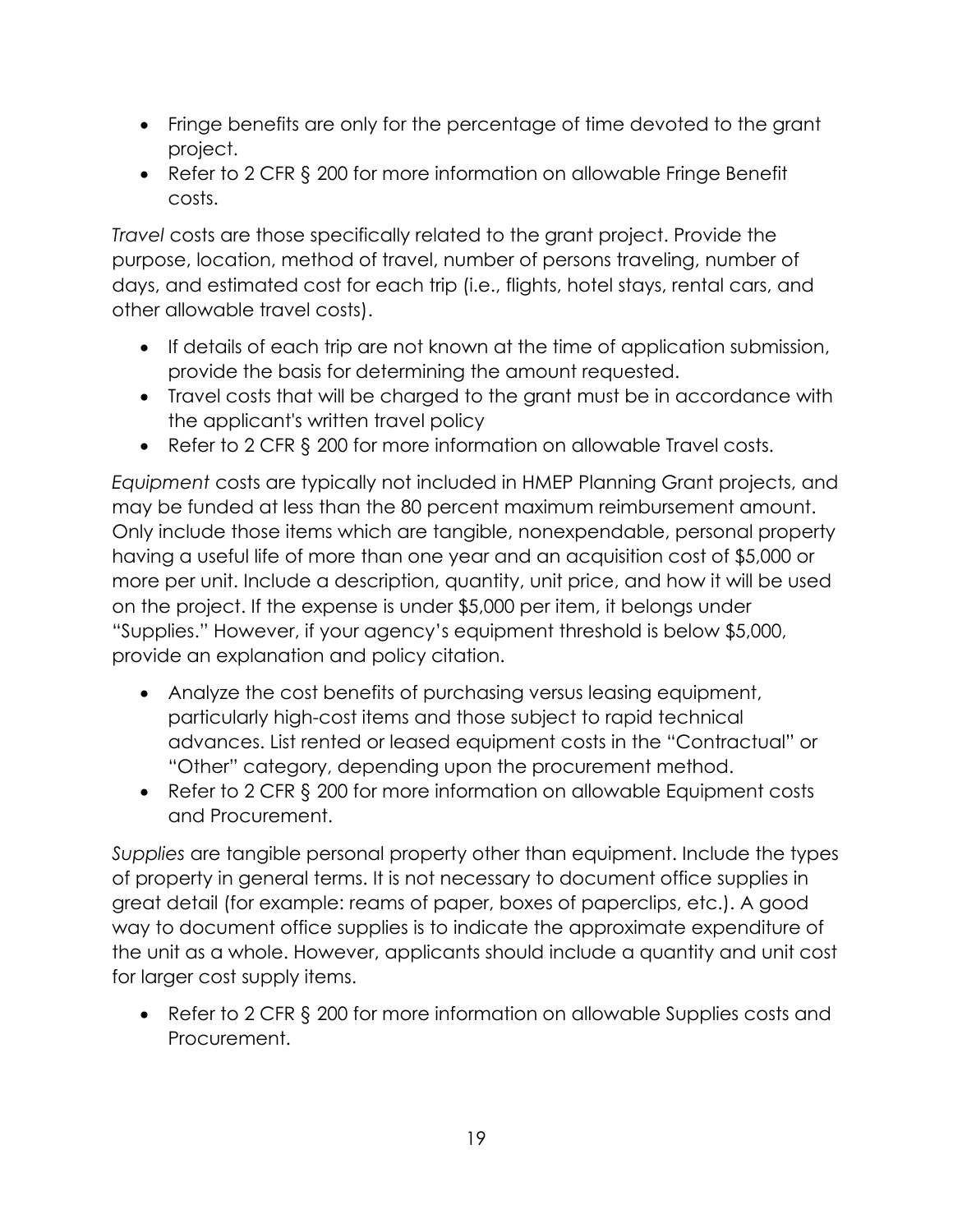*Contractual* costs are those services carried out by an individual or organization, other than the applicant, in the form of a procurement relationship. There are generally two ways to capture costs in this category: Subgrants and Contracts.

A subgrant is an award provided by a Grant Recipient to a subrecipient. The subrecipient carries out part of a program for which the Grant Recipient received Federal support. A subgrant may be provided through any form of legal agreement, including an agreement that the Recipient calls a contract. A subgrantee has its performance measured in relation to whether objectives of a Federal program were met; has responsibility for programmatic decision making; is responsible for adhering to applicable Federal program requirements specified in the Federal award; and, in accordance with its agreement, uses the Federal funds to carry out a program for a public purpose specified in authorizing statute, as opposed to providing goods or services for the benefit of the pass-through entity.

A contract is a legal instrument by which a Grant Recipient purchases property or services needed to carry out the project or program under an award. A contractor/consultant provides the goods or services within normal business operations; provides similar goods or services to many different purchasers; normally operates in a competitive environment; provides goods or services that are ancillary (necessary support to the primary activities) to the operation of the Federal program; and is not subject to compliance requirements of the Federal program as a result of the agreement, though similar requirements may apply for other reasons. Include the rationale for the amount of the costs and include the specific contract goods and/or services provided and the related expenses for those goods and services. Entering the statement "contractual services" shall not be considered meeting the requirement for completing this section.

- Refer to 2 CFR § 200 for more information on allowable Professional Services (Contractual) costs and Procurement.
- Other costs do not fit any of the aforementioned categories, such as postage and printing costs, and must be itemized.
- Refer to 2 CFR § 200 for more information on allowable costs.

*Indirect Costs* are incurred for common or joint objectives that benefit more than one project. The applicant must include a current and fully executed negotiated Indirect Cost Rate Proposal (ICRP) agreement in the application if claiming indirect costs. Identify the basis for the rate and ensure the rate is applied to the appropriate base in the approved agreement. If the rate will not be approved by the application due date, provide the letter of renewal or letter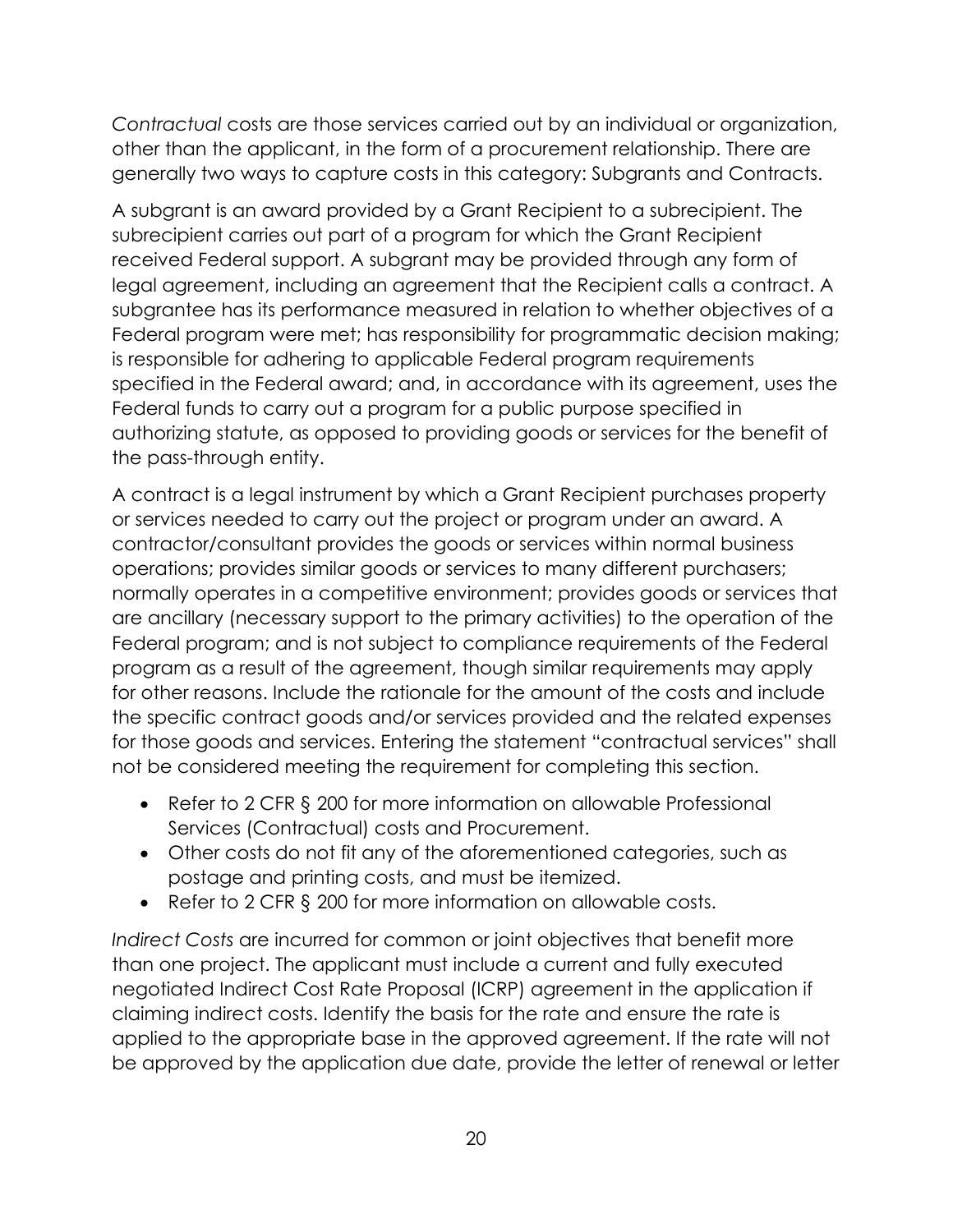of request that was sent to the cognizant agency, with the proposed rate used in the application budget.

• Refer to 2 CFR § 200 for more information on Indirect Costs.

NOTE: HMEP Grant funds are not to be used to purchase items or services that would otherwise be purchased with the applicant's own funds. Federal law prohibits recipients of federal funds from supplanting, or replacing state, local, or agency funds with federal funds, e.g., the grant recipient swaps funding sources without adding to, enhancing, or expanding the currently- offered activities and resources. Existing funds for a project and its activities may not be displaced by federal funds and reallocated for other organizational expenses.

#### <span id="page-21-0"></span>**Grant Assurances**

The Cal OES HMEP Grant Assurances outline programmatic requirements that apply to the acceptance and implementation of an HMEP grant award, and with which the Authorized Agent certifies they will comply.

# **Section Five –Managing the Grant**

#### <span id="page-21-2"></span><span id="page-21-1"></span>Expectations

Subrecipients will expend the full amount of the award on eligible, approved project costs.

Quarterly reporting documentation will be submitted in accordance with identified deadlines.

Subrecipients who are not substantially on track with the approved timelines or budget by the end of the 2nd Quarter of the Performance Period risk having the award reduced or terminated.

Budgets submitted during the subgrant application process are estimates of expected costs. Frequent reconciliation of actual expenditures must be performed so awarded funds that will not be expended within the performance period can be de-obligated and reallocated to other allowable activities.

# <span id="page-21-3"></span>Amendment or Modification Requests

An amendment is a change to the approved grant performance period, increases/decreases to the grant award amount or changes to the Recipient name. Amendments must use the current Grant Award Amendment Form (Cal OES 2-213). The Amendment form must be signed by the Recipient's Authorized Agent. To initiate an amendment, submit a request on official letterhead, signed by the Authorized Agent, to the Cal OES HMEP Grant Administrator detailing the portion of the approved subaward agreement to be changed and the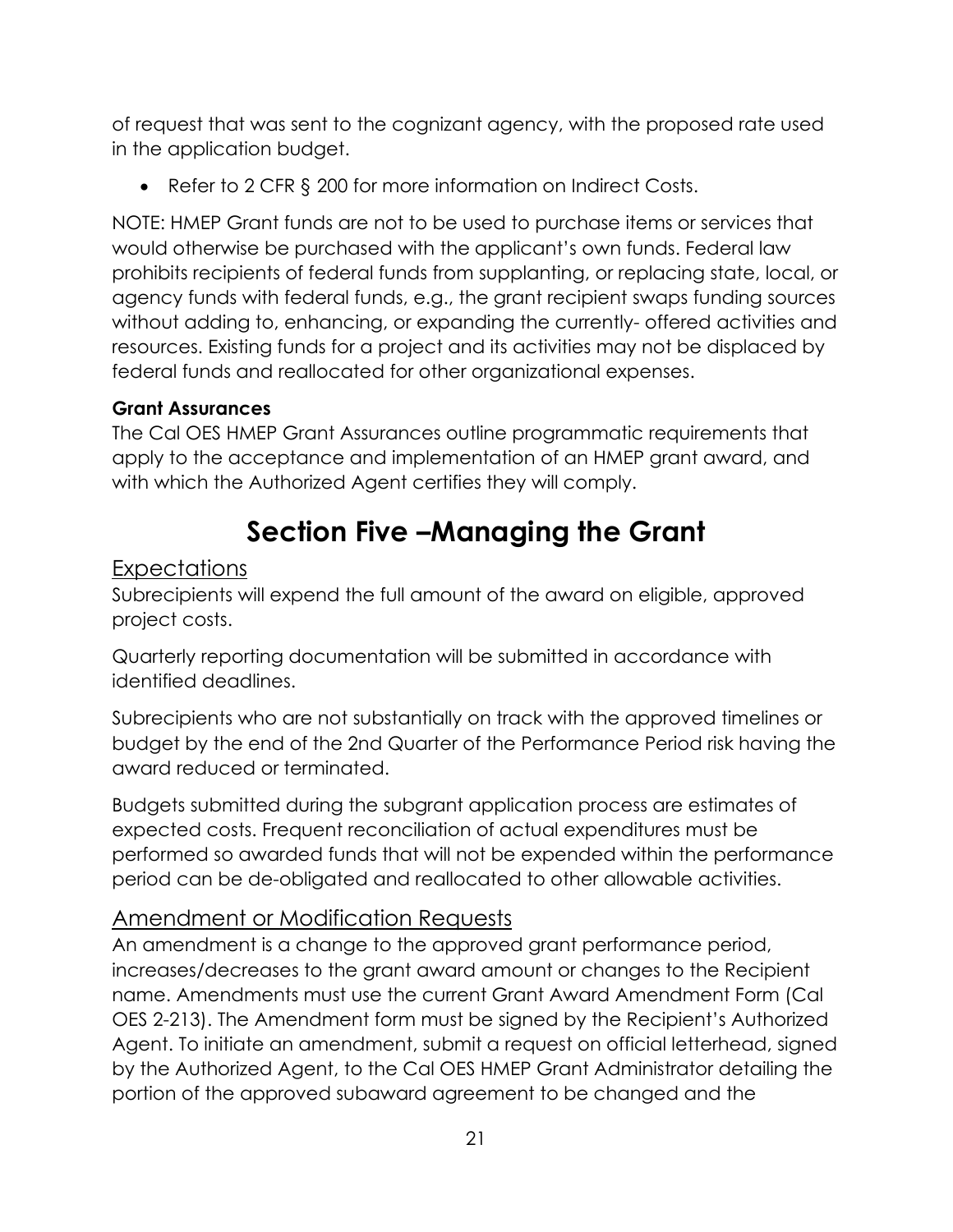circumstances leading to this request. Upon receipt and tentative approval of the request, Cal OES will provide the Amendment Form.

Requests for supplementation of funding for approved projects may be considered during the 2022-23 HMEP performance period. Requests must adequately describe how the additional activities and/or funding enhance the approved project, and provide assurance that the revised project will be completed by September 15, 2023. Requests must be received by December 31, 2022.

Though it is expected to be the exception rather than the rule, there may be circumstances that prevent a project from being completed as planned within the performance period. Requests for a 30-day performance period time extension will be considered on a case-by-case basis, but must be received by May 31, 2023. Cal OES is not obligated to consider requests received within 30 days of the end of the performance period.

A Modification is a change to the specifications of a Grant Award Agreement that does not change the award amount, the approved grant period, or the Recipient name. Examples include a change to a scope of work, project objectives, work schedule, or budget changes that do not change the grant award amount. Modifications requests must be submitted to the Cal OES HMEP Grant Administrator and approved/denied in writing. Email correspondence is acceptable as long as the Authorized Agent is included in the conversation thread. If submitted by formal letter, the modification request must be signed by the Authorized Agent. Modification requests will not be considered after May 31, 2023.

All changes to the approved Grant Award Agreement must be approved by Cal OES, prior to initiating the change or incurring additional expenses. Failure to request prior approval to make changes to the Grant Award Agreement could result in disallowed costs.

#### <span id="page-22-0"></span>Reimbursement Requests

Planning funds are made available to subrecipients on a reimbursement basis using the Reimbursement Request Form. Reimbursement Requests may be submitted monthly, but not less than quarterly. Retain the original documents according to the Records Retention Schedule.

Scanned copies of requests and supporting documentation must be submitted by email to the Cal OES HMEP Grant Administrator at [erika.olsen@caloes.ca.gov.](mailto:erika.olsen@caloes.ca.gov)

Examples of documents to submit with Reimbursement Requests: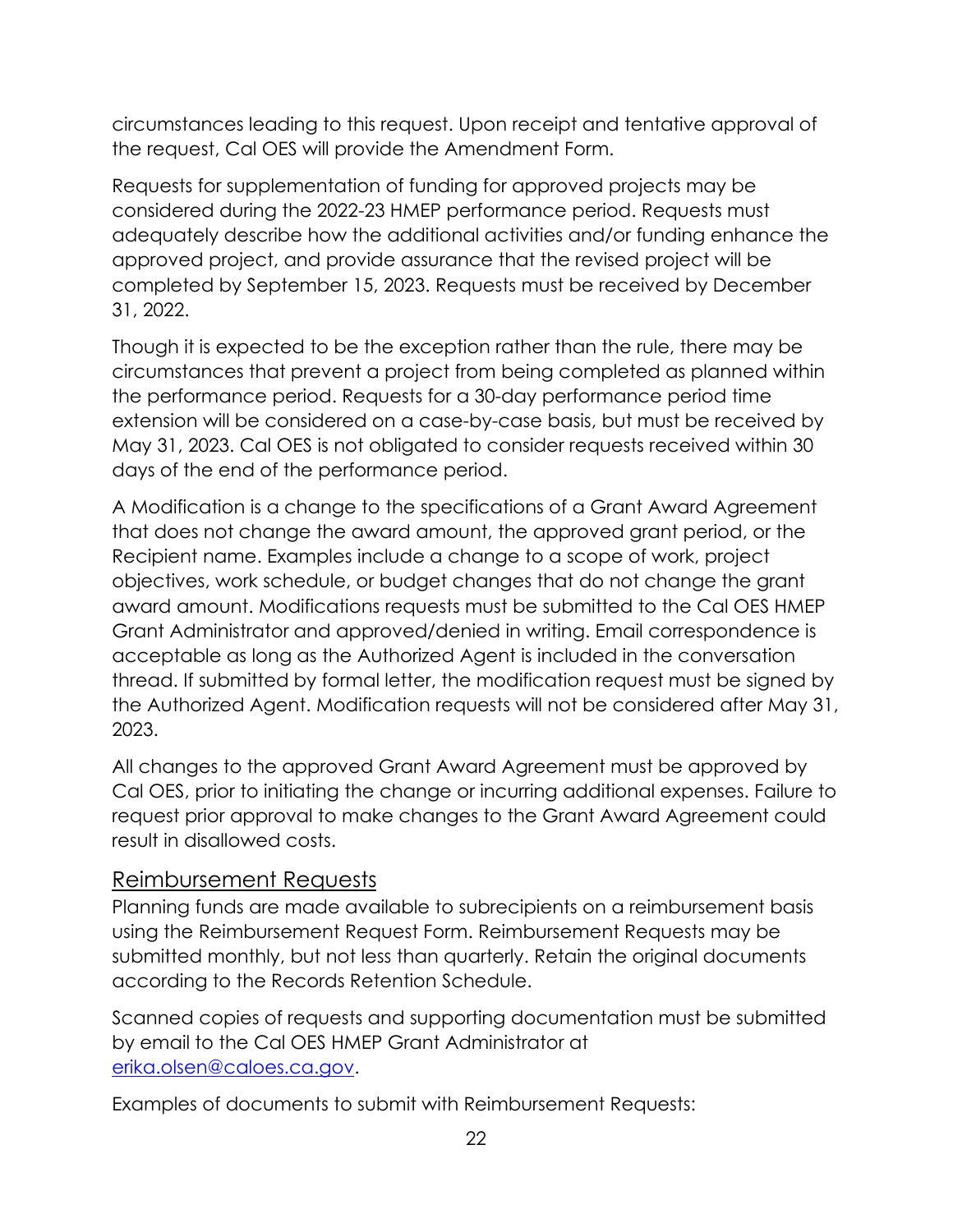- An invoice on the contracting agency's letterhead or billing form.
- Copies of receipts, including the reason for the expense.
- Copies of event programs, agendas, registrations, etc.
- Copies of notices or letters sent, along with a list of recipients.
- Copies of rosters for funded activities (event agendas, meeting or exercise rosters, etc.).
- Copies of any subcontracts or agreements entered into by the subrecipient involving HMEP grant funds, (e.g. personal service contracts).
- Copies of functional timesheets or detailed spreadsheets to support any personnel costs.

The following costs are not eligible for reimbursement under the HMEP Grant Program:

- Expenses not related to the transportation of hazardous materials.
- Expenses claimed and/or reimbursed by another program.
- Expenses counted as match funds toward another Federal program.
- Expenses that supplant existing operational funds/programs.
- Entertainment, alcohol, morale costs.
- Any costs disallowed or stated as ineligible in 2 CFR § 200.
- Excessive costs for any approved budget item.
- Overtime or backfill.

#### <span id="page-23-0"></span>**Reimbursement Request Form**

Field Name Description of Information Required

| Subrecipient                  | Applicant identified in the grant application.                                                                                                                                                                                                     |
|-------------------------------|----------------------------------------------------------------------------------------------------------------------------------------------------------------------------------------------------------------------------------------------------|
| Cal OES ID #                  | Leave Blank                                                                                                                                                                                                                                        |
| HMEP Grant #                  | Leave Blank                                                                                                                                                                                                                                        |
| Change of Authorized<br>Agent | Indicate a change in Authorized Agent by<br>checking the box shown and completing the<br>information in the Authorized Agent area of the<br>form. Submit new Grant Assurances and<br>Designation Statement with the Reimbursement<br>Request Form. |
| <b>Billing period</b>         | The month, day, and year for the beginning and<br>the end of the period covered.                                                                                                                                                                   |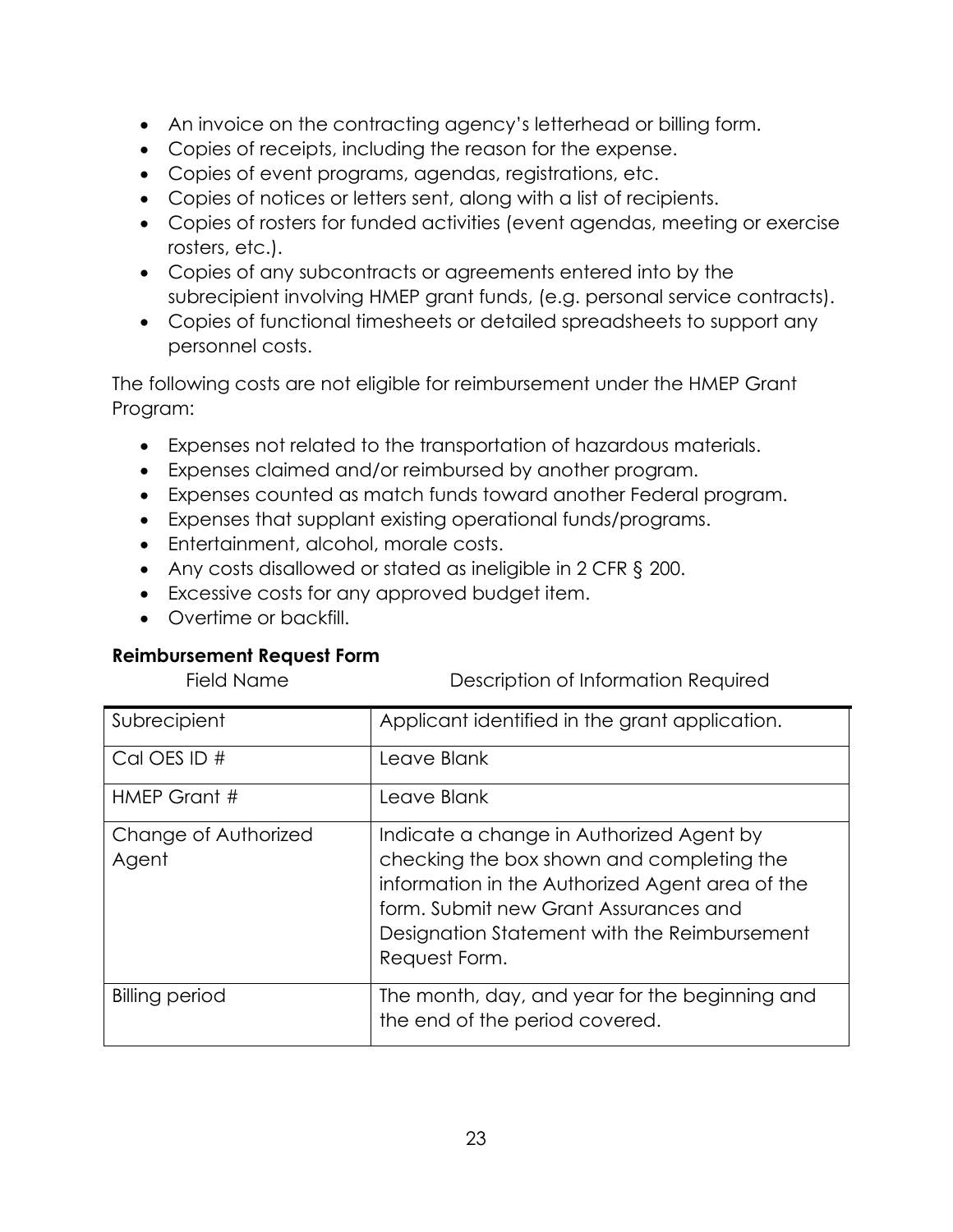| Quarter                   | Mark the number of the FFQ for the indicated<br>billing period.<br>Quarter 1: October 15 – December 31<br>Quarter 2: January 1 - March 31<br>Quarter 3: April 1 - June 30<br>Quarter 4: July 1 - September 15                                                                             |
|---------------------------|-------------------------------------------------------------------------------------------------------------------------------------------------------------------------------------------------------------------------------------------------------------------------------------------|
| <b>Total Expenditures</b> | Enter total amount of costs for this billing period in<br>the first column. Enter year-to-date total costs in<br>the second column by adding previous quarters<br>Total Expenditures to the amount for this billing<br>period.                                                            |
| <b>HMEP Share</b>         | Enter the total amount of HMEP share of your claim<br>for this billing period in the first column. This is the<br>amount to be reimbursed. Enter the year-to-date<br>total for HMEP Share in the second column by<br>adding previous HMEP Share to the amount for this<br>billing period. |
| Authorized Agent          | Complete form and ensure it's signed by<br>Authorized Agent. The date of the signature must<br>be on or after the last day of the billing period.                                                                                                                                         |

# <span id="page-24-0"></span>Quarterly Performance Reports

The HMEP grant is based on performance. Quarterly Performance Reports are used by Cal OES to ensure that the projects are kept on schedule and are within the parameters that Cal OES approved. Failure to submit quarterly reports by the due date could result in grant reduction, termination or suspension.

The Quarterly Performance Report is required for each quarter, regardless of whether there were expenditures or not. Subrecipients who are not substantially on track with the approved timelines or budget by the end of the 2nd Quarter risk de-obligation of the award. If there were expenditures for the quarter, complete a Reimbursement Request Form and submit both at the same time.

Subrecipients must submit Quarterly Performance Reports to Cal OES until all grant activities are completed. The reports must include the status of all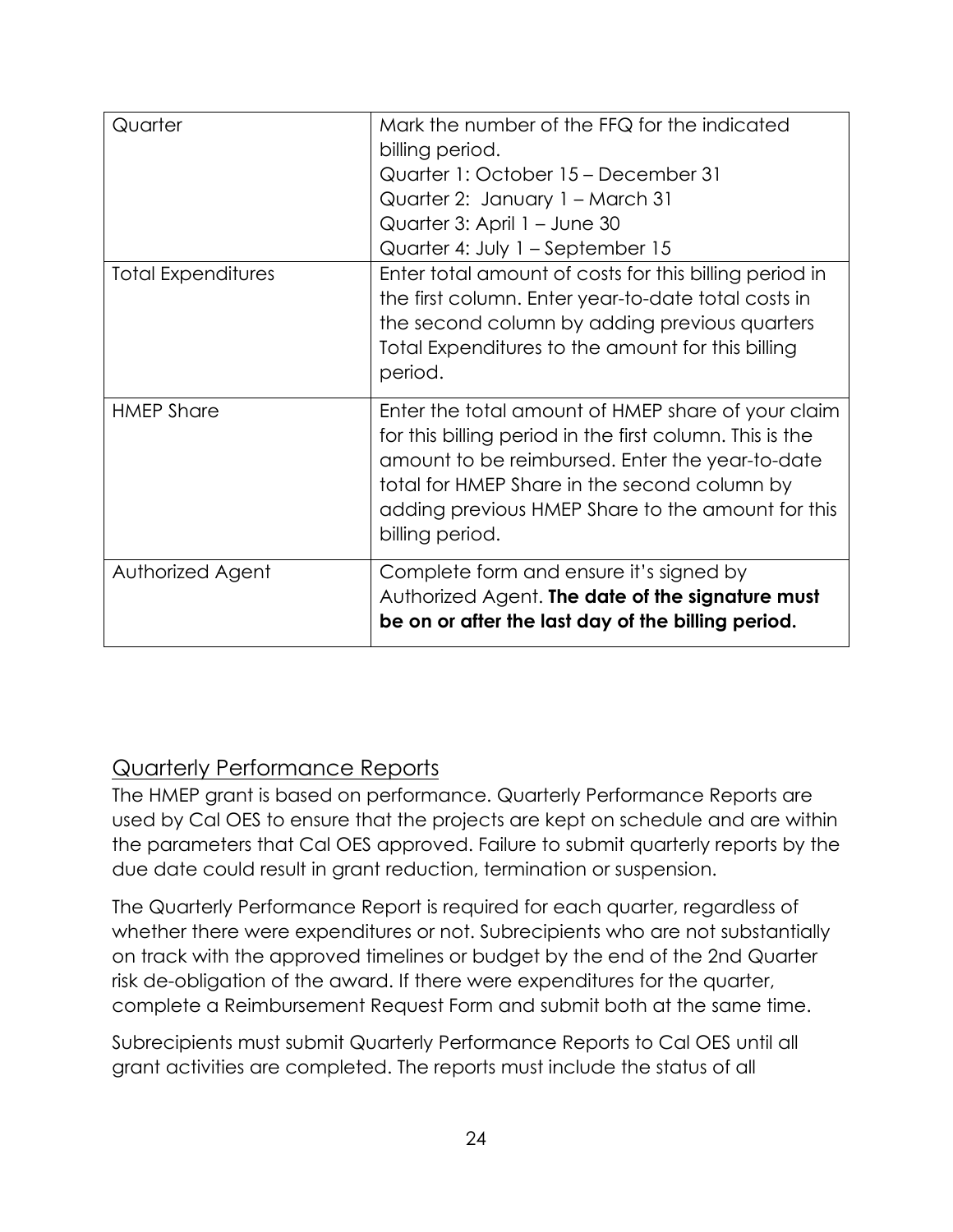approved activities, and should align with the Work Schedule and Deliverables form. The reports are due as follows:

- October 15 through December 31 Report due January 13
- January 1 through March 31 Report due April 14
- April 1 through June 30 Report due July 14
- July 1 through September 15 Report due September 15

Minor changes to the activity schedule as actual progress occurs will be identified in the Quarterly Performance Report, and may require a revised Work Schedule and Deliverables Form. Major changes to the activity schedule must be communicated to Cal OES as soon as they are identified, and may require a project modification or amendment.

An electronic copy of the project, or other final documentation showing completion of the funded activity, must be submitted – avoid sending printed plans/documents.

Scanned copies of reports and supporting documentation must be submitted by Email to the Cal OES HMEP Grant Administrator at [erika.olsen@caloes.ca.gov.](mailto:erika.olsen@caloes.ca.gov)

## <span id="page-25-0"></span>Hazardous Materials Exercise Details

If not already provided, the following information must be included with the final Quarterly Performance Report:

- A brief statement describing the purpose of the exercise, to include what part of the emergency response plan is under evaluation and the transportation method involved. NOTE: An exercise may involve a fixed facility, but must be focused on transportation
- The objectives or planned benefits of the exercise
- The names of the members of the exercise design team
- The names of the members of the evaluation team, and identify the lead evaluator
- A list of agencies participating in the exercise
- The number of participants
- Electronic copies of exercise manuals, IAPs, etc.
- An after-action report listing accomplishments and lessons learned (Draft is acceptable)

# <span id="page-25-1"></span>Final Report

All approved project activities must be completed and paid for by September 15, 2023.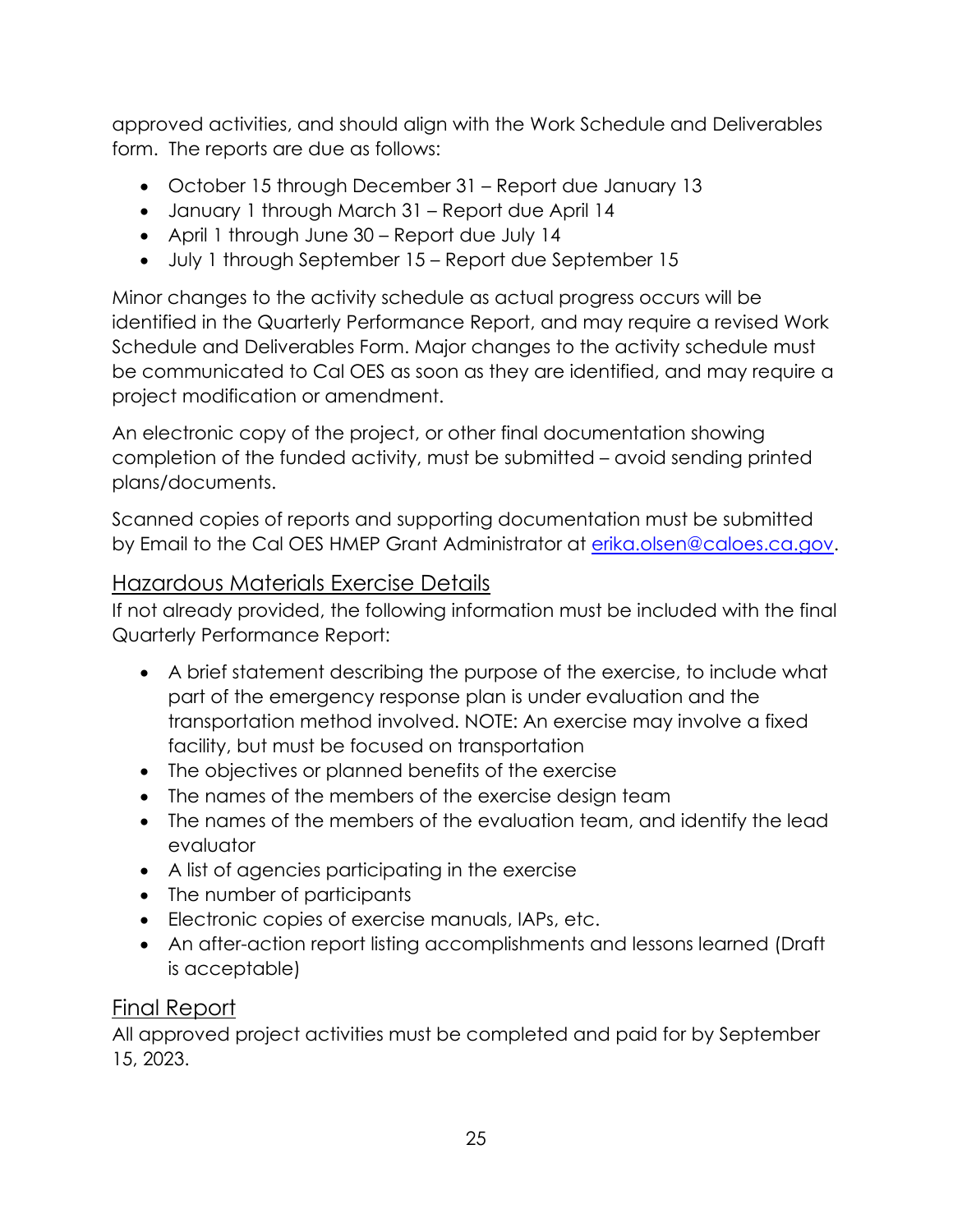Final reconciliation of expenses that were incurred by September 15, but not paid by that date may be claimed on a final Reimbursement Request.

If 30-day extension was requested in accordance with the Terms and Conditions, and in the Amendment or Modification Requests section of Part Five – Managing the Grant in this Guide, a final Quarterly Performance Report and Reimbursement Request must be submitted for the extension period.

If not already provided, an electronic copy of the project, or other final documentation showing completion of the funded activity, must be submitted with the final Reimbursement Request – avoid sending printed plans/documents.

FINAL REPORT documentation is due no later than September 15, 2023.

## <span id="page-26-0"></span>Cal OES Closeout Review and Notification

Cal OES will review the subrecipient's final Performance Report and Reimbursement Request for compliance with all grant requirements. Once verified, the subrecipient will receive written notification that their subaward has been closed and that the records retention period has begun.

## <span id="page-26-1"></span>Record Retention and Accessibility of Records

Record retention and access requirements can be found in 2 CFR § 200.333 through .337 and 49 CFR 110.90 (c). Generally, records must be kept for three years after the end of the project year. Subrecipients will be notified in writing that their grant has been closed by Cal OES and that the records retention period has begun. All documents, regardless of storage medium, must remain available for the entire records retention period, unless notified otherwise.

The US DOT, the Comptroller General of the United States, Cal OES, or any of their authorized representatives, shall have the right of access to any books, documents, papers, or other records which are pertinent to the grant, in order to make audits, examinations, excerpts, and transcripts. The right of access is not limited to the required retention period but shall last as long as the records are retained.

# <span id="page-26-2"></span>Cal OES Monitoring

Throughout the subaward performance period, subrecipients are required to report quarterly on their progress and this information is compared to the approved project budget and work schedule to ensure the activities are on track. Discrepancies will be questioned to ensure that there is confidence in the project being completed within the performance period, and work schedules are revised as needed.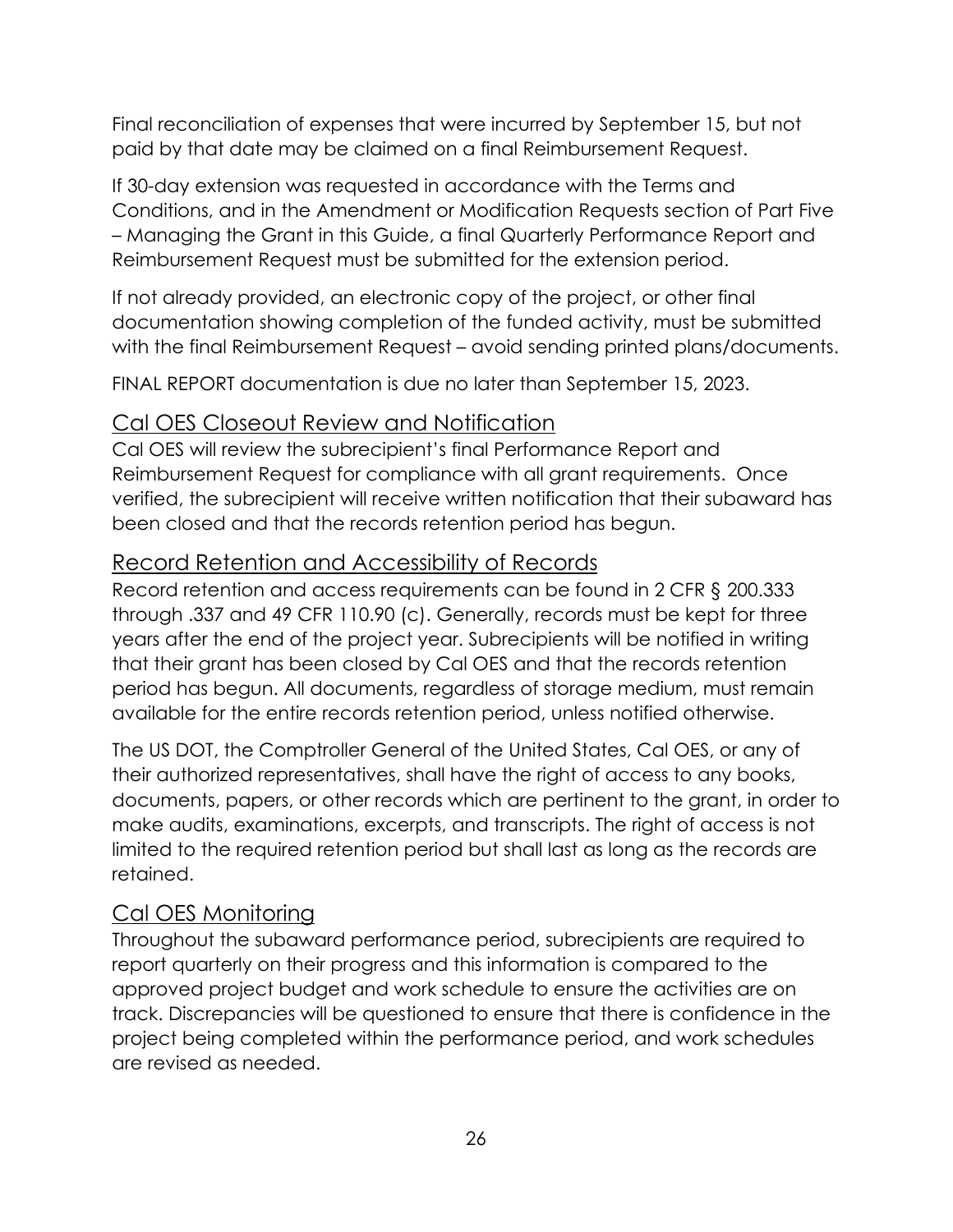In addition to the Cal OES HMEP Grant Administrator monitoring subrecipient progress through the Quarterly Performance Reports and Reimbursement Requests, and email and phone communication, Cal OES may perform more indepth periodic reviews of grant activities. Required by federal mandate, the Cal OES Grants Monitoring Branch assesses subrecipient grant programs to verify that expenditures submitted for reimbursement are allowable, reasonable, benefit the grant, and have been appropriately charged to the correct cost category. They also verify adequate policies, processes, and systems are in place to manage Cal OES awards effectively.

Cal OES' monitoring process gauges subrecipient compliance with federal and state policies and regulations, and includes both office-based and on-site activities. Monitoring focuses on providing technical assistance and guidance to validate or improve administrative efficiencies in managing award funds. Cal OES accomplishes this oversight function through "monitoring." There are different types of reviews performed by Cal OES monitoring staff to validate compliance: Audit Reviews, Schedule (Questionnaire) Reviews, Desk Reviews, and On-Site Reviews. Each approach differs in its scope and degree of thoroughness, which offers options depending on the needs of the review and risk associated with the subrecipient.

These reviews may include, but are not limited to:

- Comparing actual grant activities to those that were approved
- Confirming compliance with:
	- o Grant Assurances
	- o Information provided on the quarterly and/or final reports
	- o Procurement procedures and policies
	- o Supporting documentation requirements
	- o Contract provisions

Additionally, the Grants Monitoring Branch reviews audit findings and corrective actions, and evaluates several factors to determine organizations' risk as a subrecipient of grant funds. The HazMat Section staff will coordinate with Grants Monitoring to understand the risk associated with potential HMEP Grant subrecipients prior to executing a subaward.

#### <span id="page-27-0"></span>Suspension or Termination

Cal OES may suspend or terminate subrecipient funding, in whole or in part, or other measures may be imposed for any of the following reasons:

• Failing to comply with the requirements or statutory objectives of federal or state law.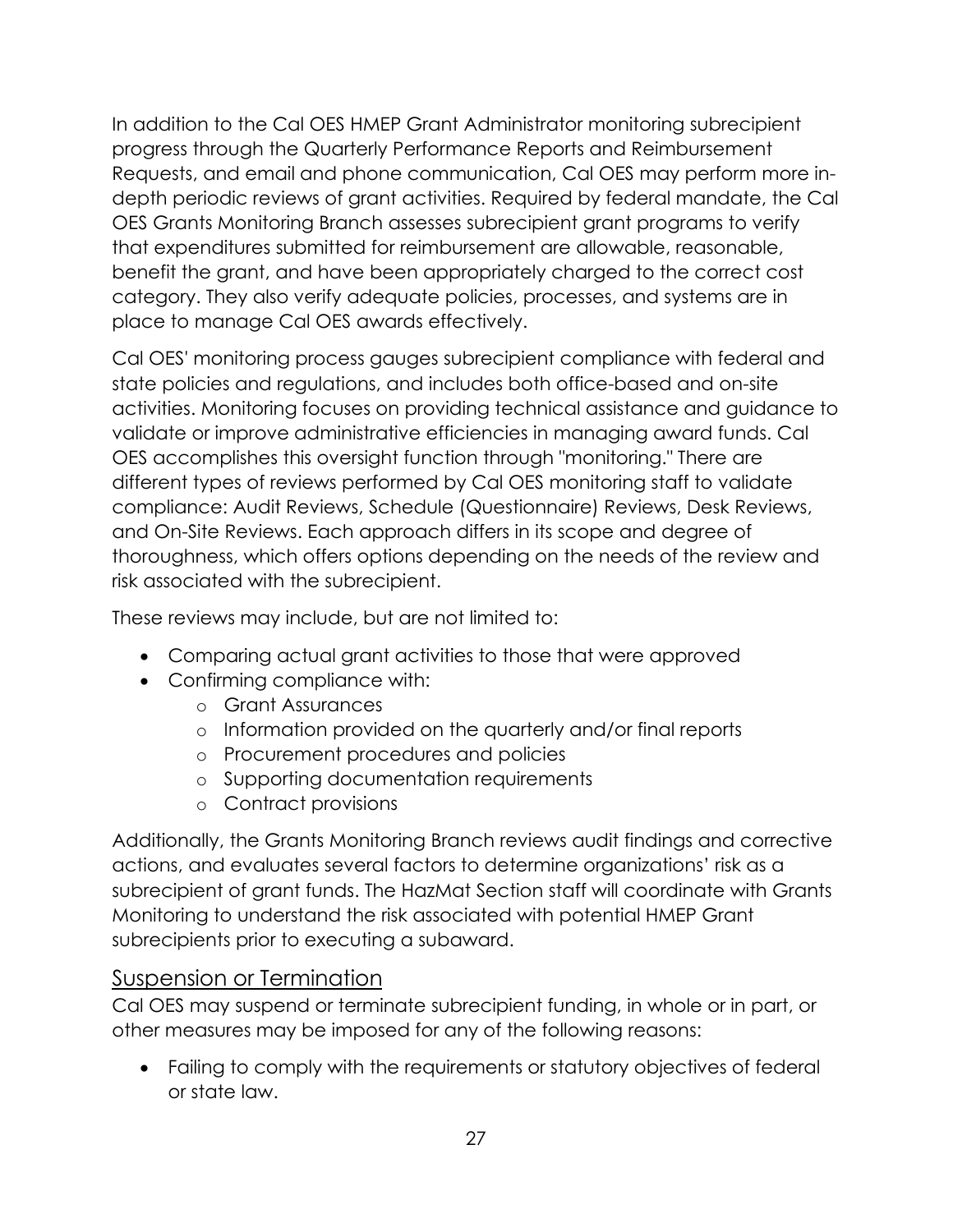- Failing to make satisfactory progress toward the goals or objectives set forth in the subrecipient's approved scope of work.
- Failing to comply with subaward terms and conditions, assurances, and other guidance or requirements.
- Proposing or implementing substantial plan changes to the extent that, if originally submitted, the application would not have been approved.
- Failing to submit required reports.
- Filing a false certification in the application or other report or document.

Before taking action, Cal OES will provide the subrecipient reasonable notice of intent to impose measures and will make efforts to resolve the problem informally.

<span id="page-28-0"></span>

| Abbreviation<br>or Acronym | Meaning                                                    |
|----------------------------|------------------------------------------------------------|
| Cal OES                    | California Governor's Office of Emergency Services         |
| <b>CFR</b>                 | Code of Federal Regulations                                |
| <b>CUPA</b>                | California Unified Program Agency                          |
| <b>DOT</b>                 | Department of Transportation                               |
| <b>EPCRA</b>               | Emergency Planning and Community Right-to-Know Act of 1986 |
| <b>FFQ</b>                 | <b>Federal Fiscal Quarter</b>                              |
| HazMat                     | <b>Hazardous Materials</b>                                 |
| <b>HMEP</b>                | Hazardous Materials Emergency Preparedness                 |
| <b>IAP</b>                 | Incident Action Plan                                       |
| <b>LEPC</b>                | Local Emergency Planning Committee                         |
| <b>OMB</b>                 | United States Office of Management and Budget              |
| <b>PHMSA</b>               | Pipeline and Hazardous Materials Safety Administration     |
| U.S.C.                     | <b>United States Code</b>                                  |
| US DOT                     | United States Department of Transportation                 |

# **Section Six - Abbreviations and Acronyms**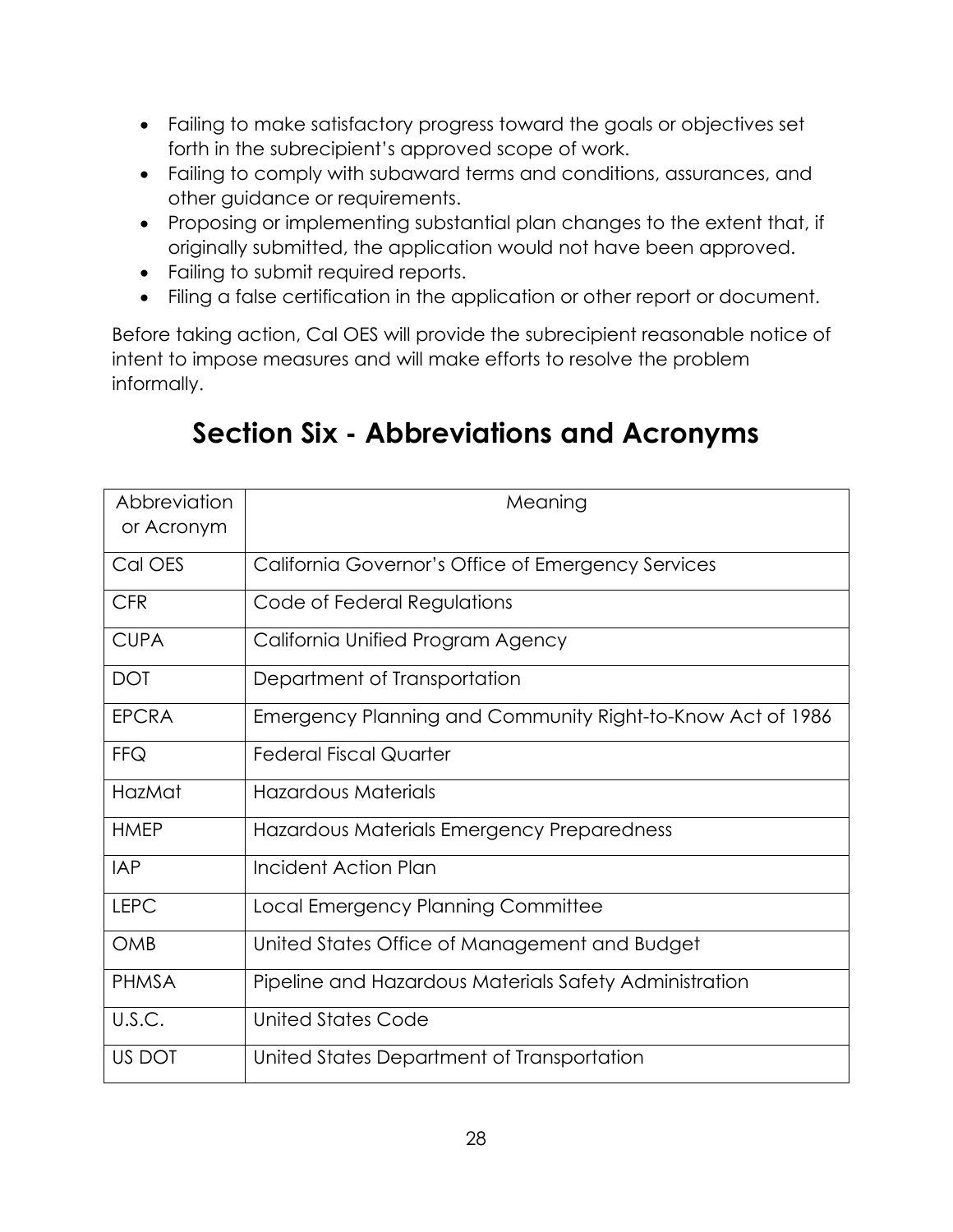# **Section Seven – Frequently Asked Questions**

# <span id="page-29-1"></span><span id="page-29-0"></span>**HMEP Frequently Asked Questions**

## <span id="page-29-2"></span>**What is the purpose of the HMEP grant?**

Federal Hazardous Material Law authorizes the US Department of Transportation (DOT) to provide assistance through training and planning grants. The purpose of the HMEP grant program is to increase effectiveness in safely and efficiently handling hazardous materials accidents and incidents; enhance implementation of the Emergency Planning and Community Right-to-Know Act of 1986 (EPCRA); and encourage a comprehensive approach to emergency training and planning by incorporating the unique challenges of responses to transportation situations.

#### <span id="page-29-3"></span>**How much funding does California receive?**

The US DOT/Pipeline & Hazardous Materials Safety Administration (PHMSA) allocates HMEP Grant funding based on a formula. The amount of the Planning award is determined by (1) incident frequency, (2) average cost of incident by transport mode (rail, water, air, highway), and (3) 2010 US Census state-level population density.

#### <span id="page-29-4"></span>**How is funding distributed?**

Cal OES coordinates with the LEPCs to review, prioritize, and approve subgrant applications against US DOT/PHMSA's intent of the HMEP Grant Program. Historically there is approximately \$600,000 available for subawards each year. However, this funding has been reduced by federal sequestration cuts. Each LEPC region in California has unique risks and capabilities, and funding may be distributed to areas with greatest need or that are of particular concern, when considering transportation-related risks rather than along LEPC regional boundaries.

#### <span id="page-29-5"></span>**What kinds of Planning projects are funded?**

Allowable projects include: develop, improve and implement emergency plans; exercise the plans; conduct hazards analysis and update response procedures for emergencies involving transportation of hazardous materials (including radioactive materials); assess flow patterns of hazardous materials; conduct needs assessment for regional hazardous materials emergency response teams; and assess local response capabilities.

#### <span id="page-29-6"></span>**When are subgrant applications due?**

For projects to be funded in the 2022-23 grant cycle, applications must be submitted to Cal OES no later than June 30, 2022.